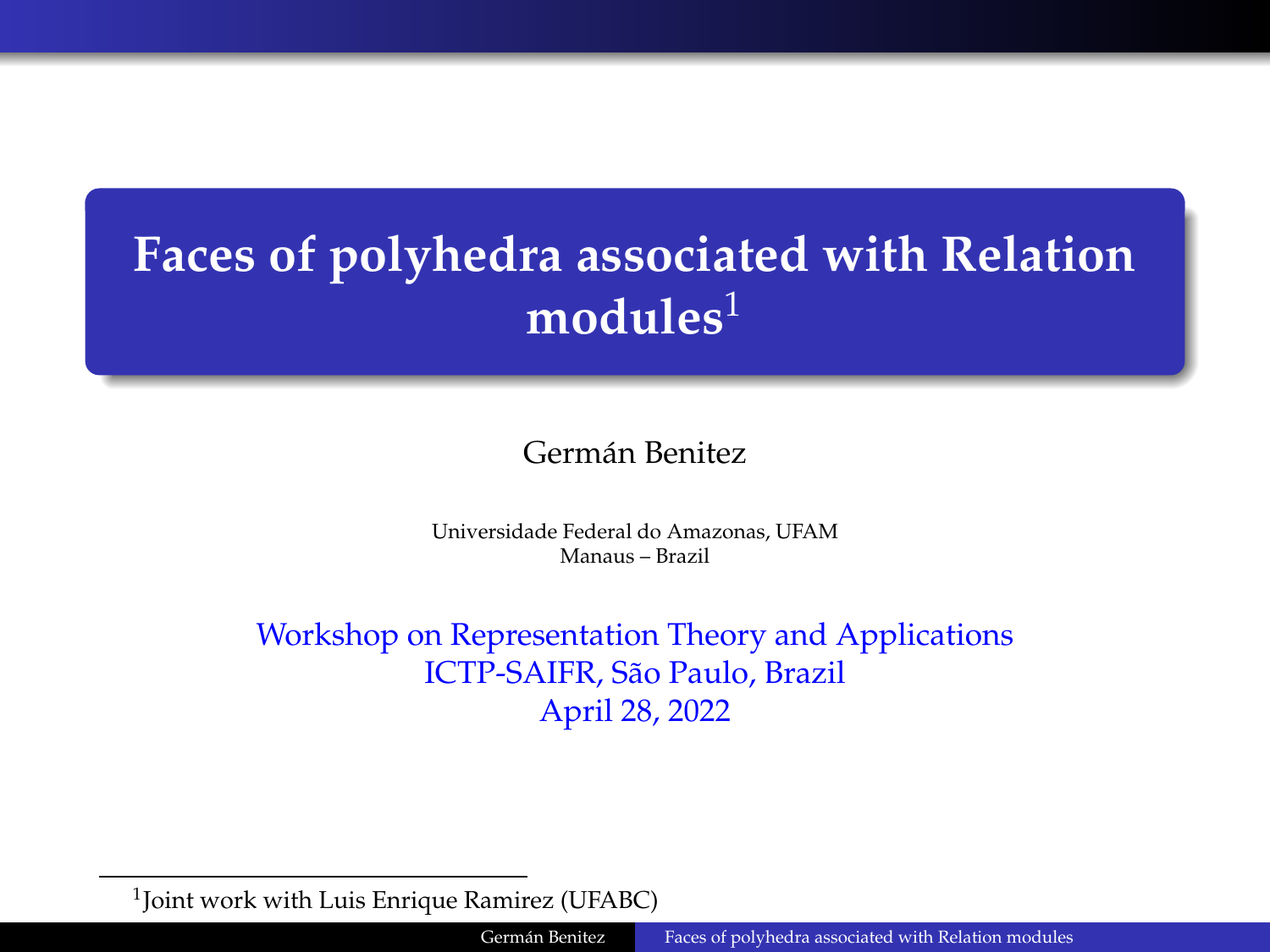Any subset  $C \subseteq \mathcal{R}^- \cup \mathcal{R}^0 \cup \mathcal{R}^+ \subset \mathfrak{V} \times \mathfrak{V}$  will be called a *set of relations*.

By  $G(\mathcal{C})$  we denote the directed graph with set of vertices  $\mathfrak{V}$ , and arrow from vertex  $(i, j)$  to  $(r, s)$  if and only if  $((i, j); (r, s)) \in \mathcal{C}$ .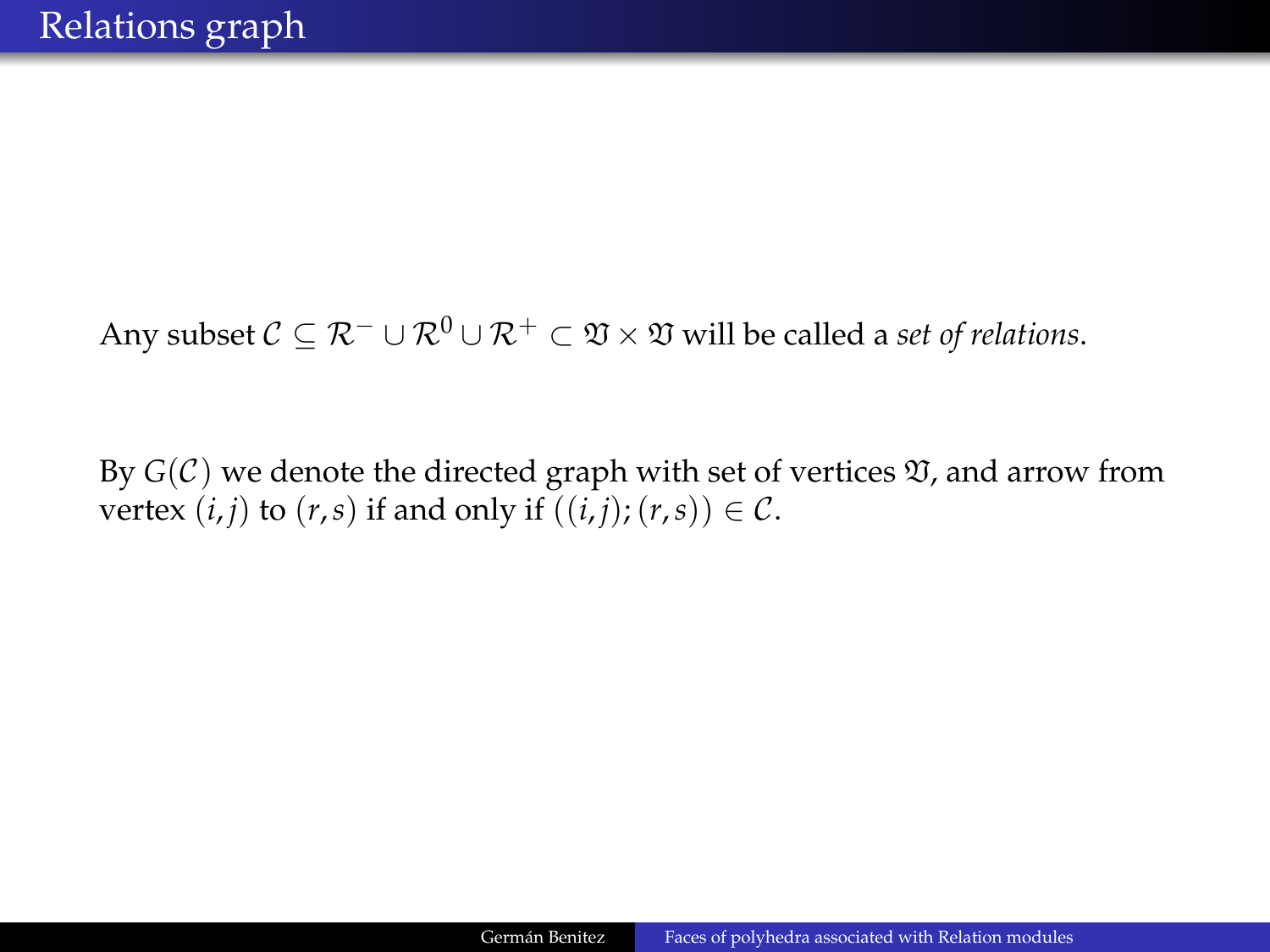Set

$$
\mathfrak{V} := \left\{ (i,j) \in \mathbb{Z} \times \mathbb{Z} \mid 1 \leq j \leq i \leq n \right\}.
$$

For  $n=5$ 

 $(5, 1)$   $(5, 2)$   $(5, 3)$   $(5, 4)$   $(5, 5)$  $(4, 1)$   $(4, 2)$   $(4, 3)$   $(4, 4)$  $(3, 1)$   $(3, 2)$   $(3, 3)$  $(2, 1)$   $(2, 2)$  $(1, 1)$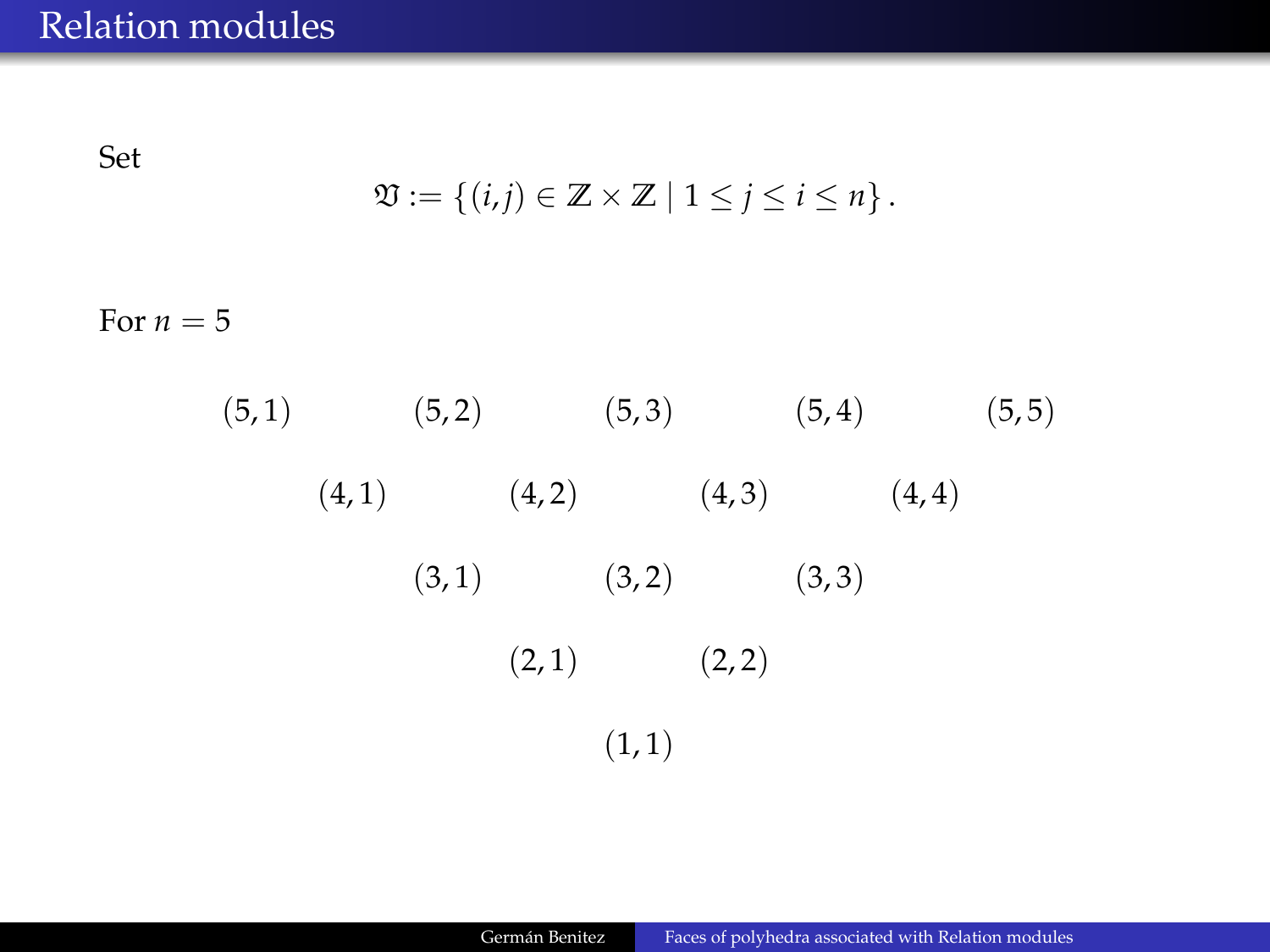$$
\mathcal{R}^+ := \{((i,j); (i-1,t)) \mid 2 \leq j \leq i \leq n, 1 \leq t \leq i-1\}
$$

For  $n=4$ 

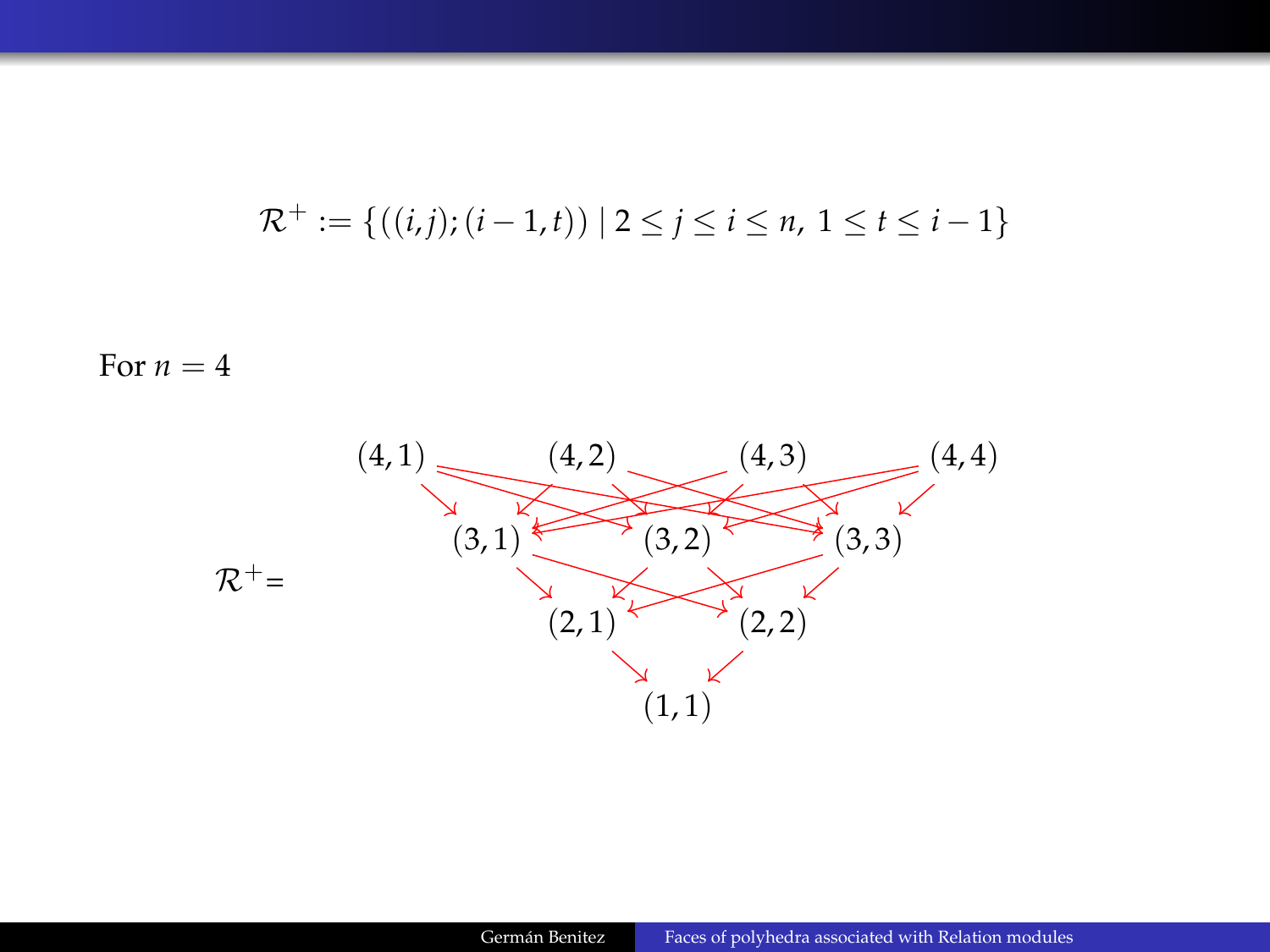$$
\mathcal{R}^- := \{((i,j); (i+1,s)) \mid 1 \le j \le i \le n-1, 1 \le s \le i+1\}
$$

For  $n=4$ 

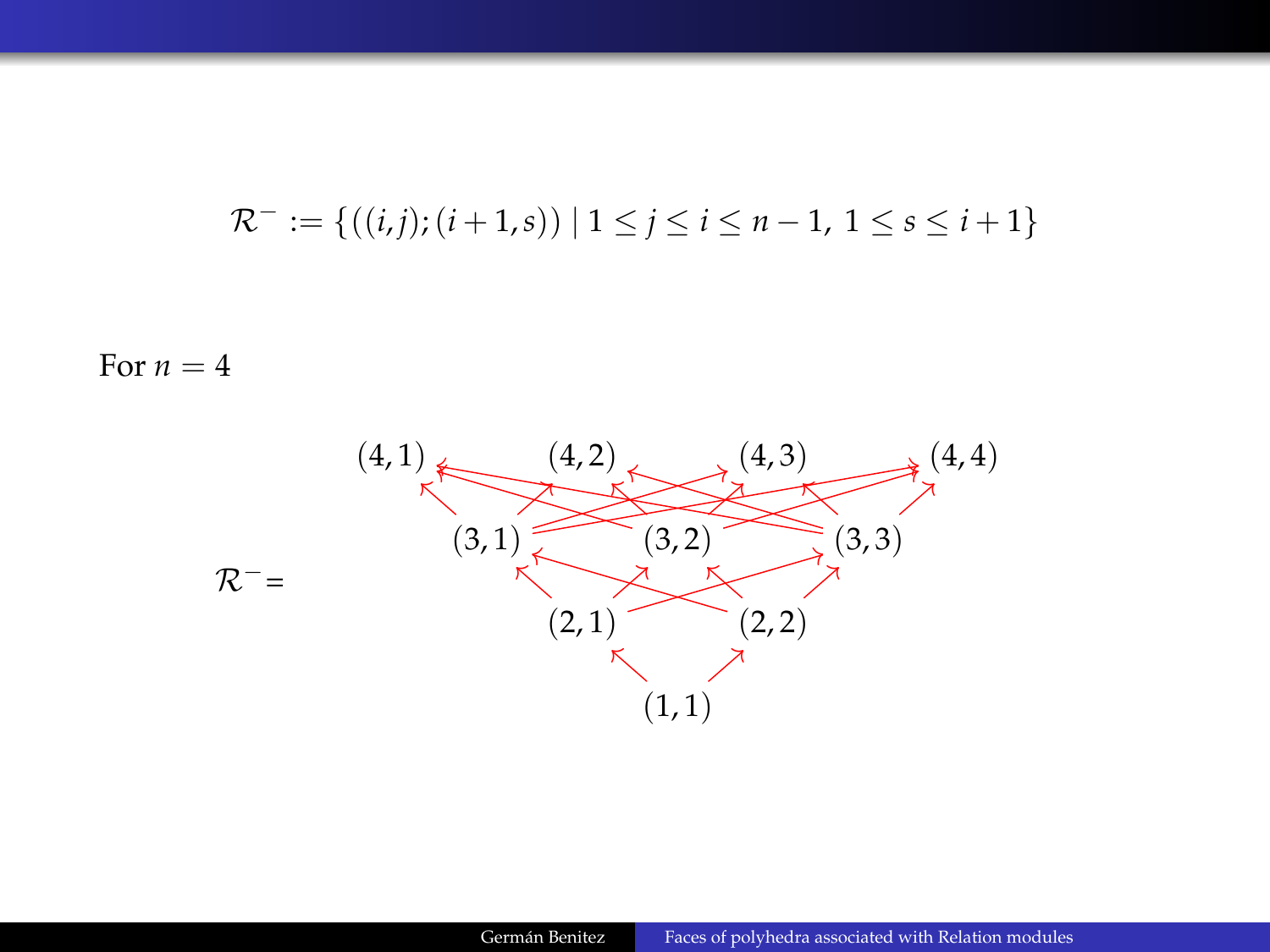$$
\mathcal{R}^0 := \{ ((n,i); (n,j)) \mid 1 \le i \ne j \le n \}
$$

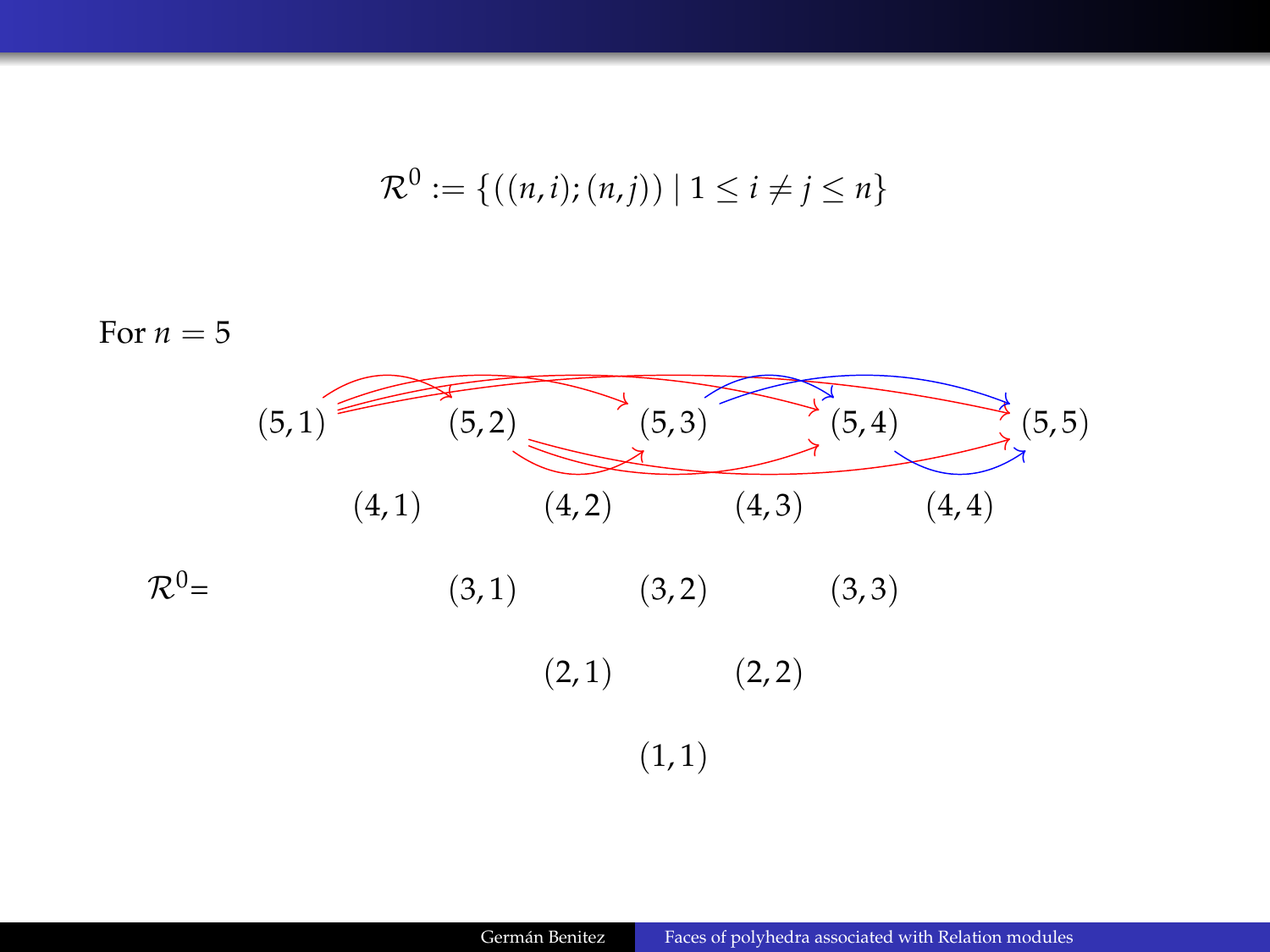## For any  $1 \le k \le n$ , we consider  $C_k^+ := \{((i+1,j);(i,j)) \mid k \le j \le i \le n-1\}.$



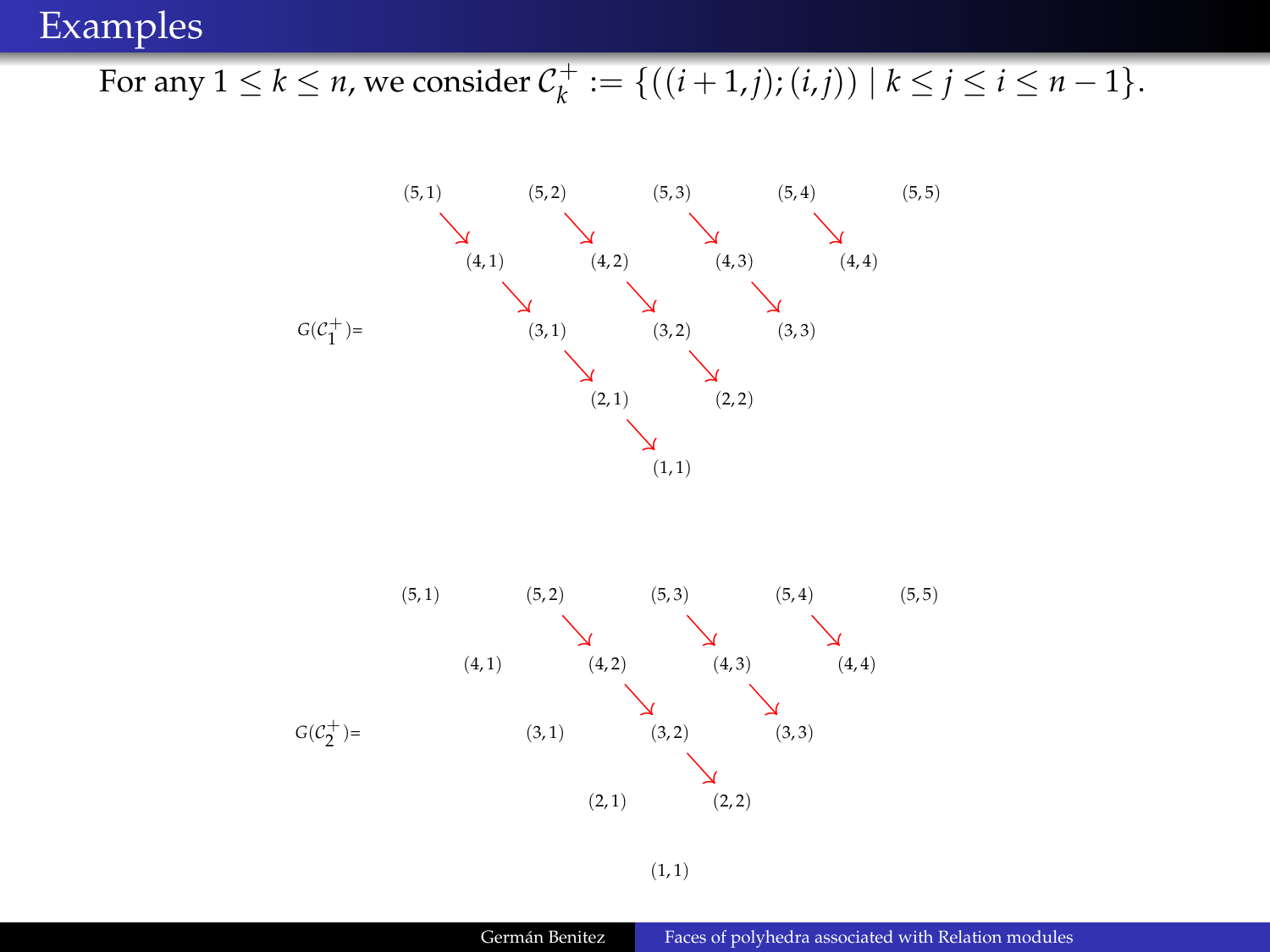#### Examples

## For  $1 \le k \le n$ , we consider  $C_k^- := \{((i,j);(i+1,j+1)) \mid k \le j \le i \le n-1\}.$



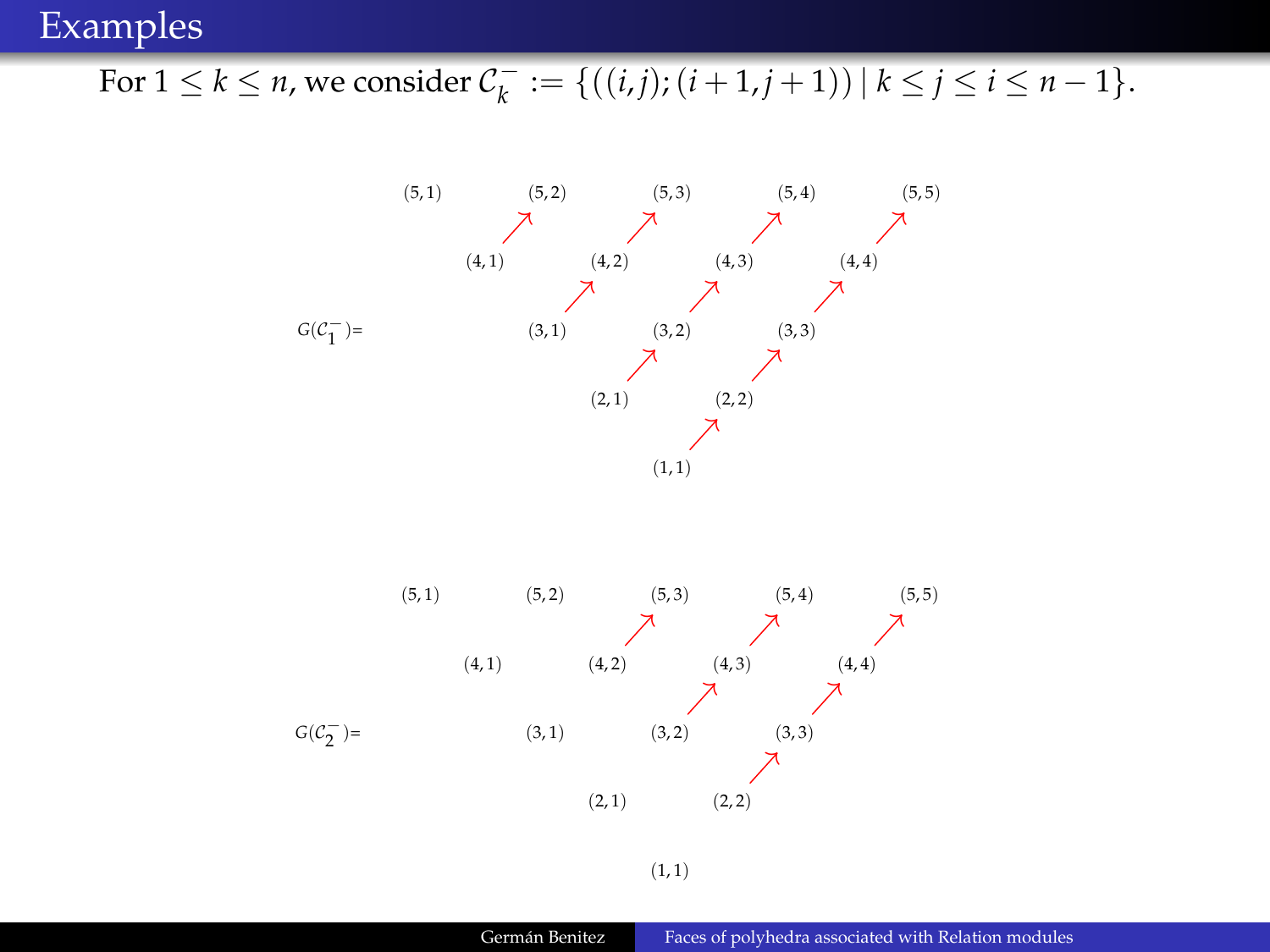## Examples

For any  $1 \leq k \leq n$ , we consider  $\mathcal{C}_k := \mathcal{C}_k^+ \cup \mathcal{C}_k^-$ 



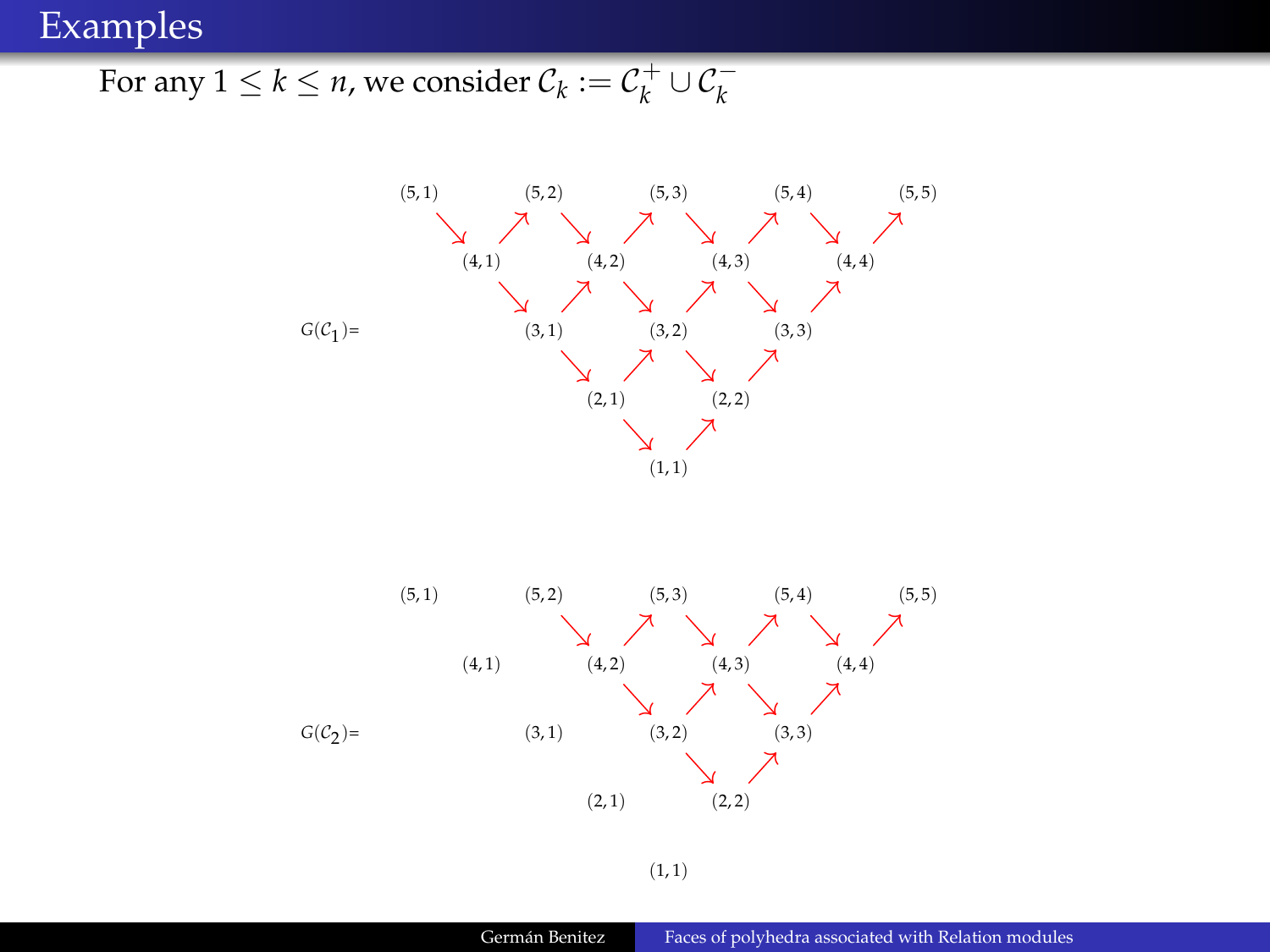For  $M \in \mathbb{C}^{\frac{n(n+1)}{2}}$  denote by  $T(M)$  the image of  $M$  via the natural isomorphism between  $C^{\frac{n(n+1)}{2}}$  and  $C^n\times\cdots\times C^1$  and its entries by  $m_{ij}.$  Hence, we can picture *T*(*M*) as a triangular tableau height *n*, such tableaux will be called *Gelfand–Tsetlin tableaux*.



For any  $A \subseteq \mathbb{C}^{n(n+1)/2}$ , we denote by  $\mathbf{T}(A)$  the set of all Gelfand–Tsetlin tableaux  $T(L)$ , with  $L \in \mathbb{A}$ .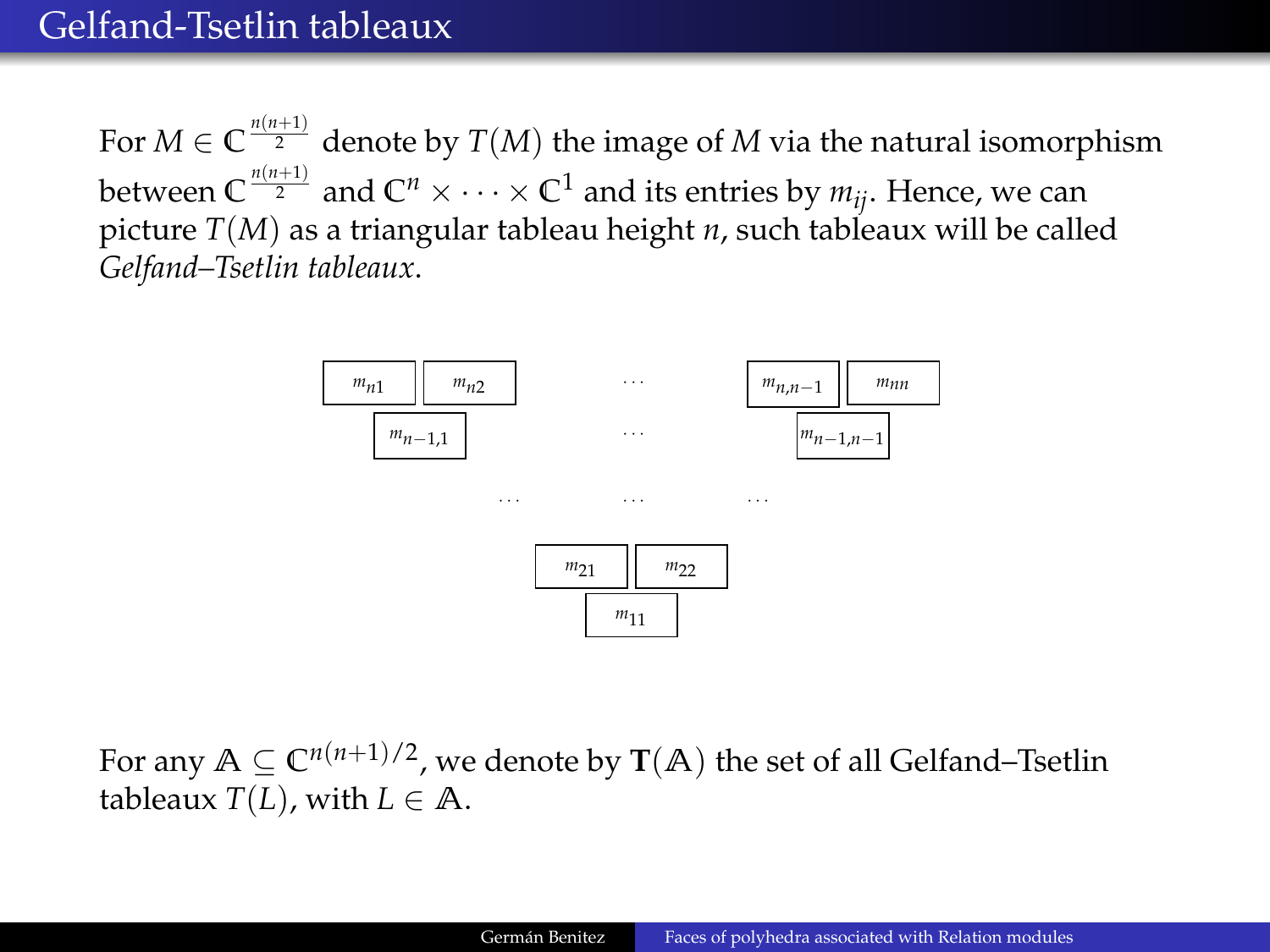Let  $\mathcal C$  be a set of relations and  $T(L)$  any Gelfand-Tsetlin tableau, we say that:

*T*(*L*) *satisfies* C, if

 $l_{ij} - l_{rs} \in \mathbb{Z}_{\geq 0}$ , for any arrow  $(i, j) \longrightarrow (r, s)$  in  $G(\mathcal{C})$ .

 $\bullet$  *T*(*L*) is a *C*-realization, if *T*(*L*) satisfies *C* and for any  $1 \leq k \leq n-1$  we have,  $l_{ki}$  −  $l_{kj}$  ∈  $\mathbb{Z}$  if only if  $(k, i)$  and  $(k, j)$  are in the same connected component of  $G(\mathcal{C})$ .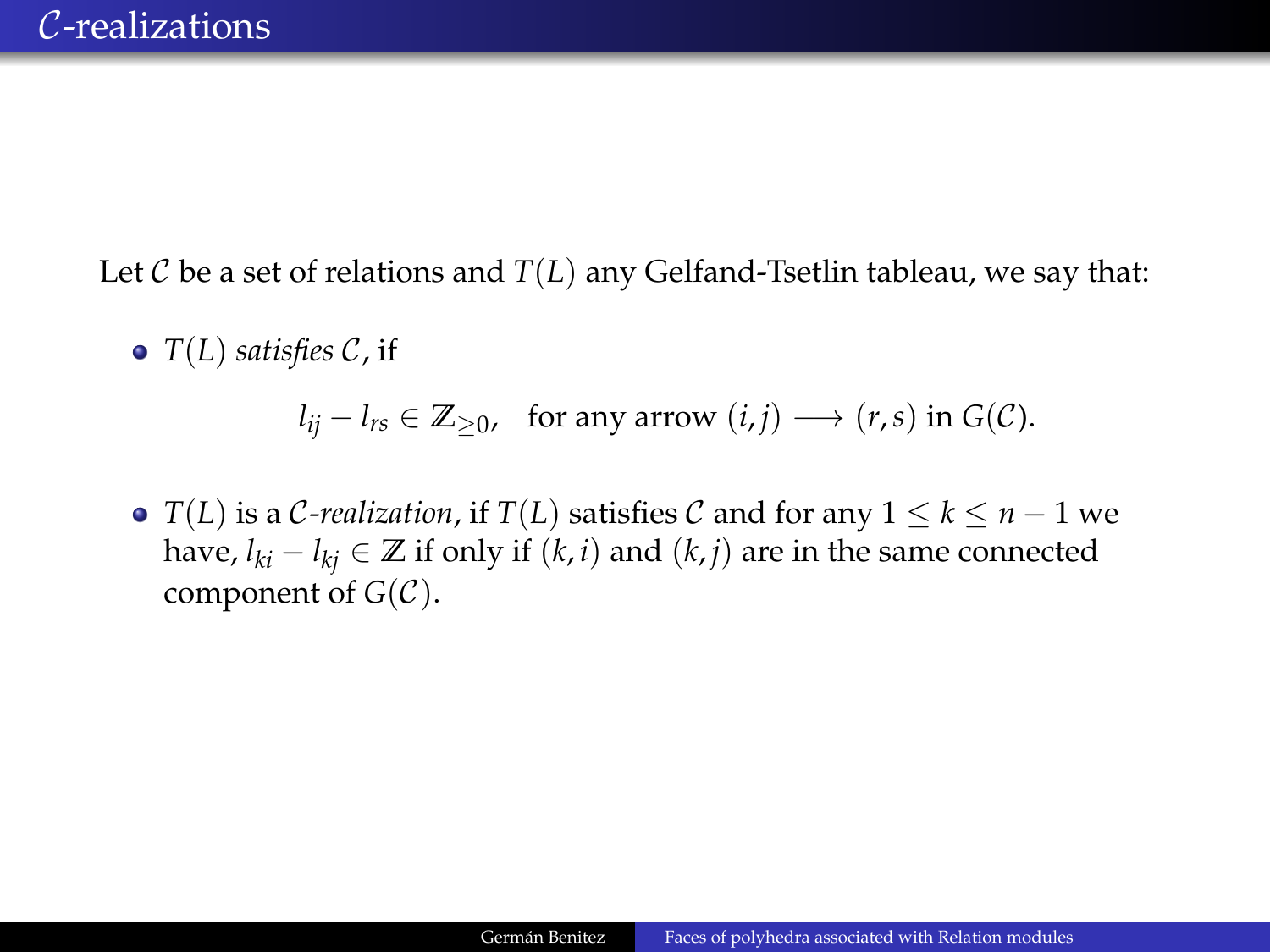#### Consider  $D$  to be the set of relations with associated graph



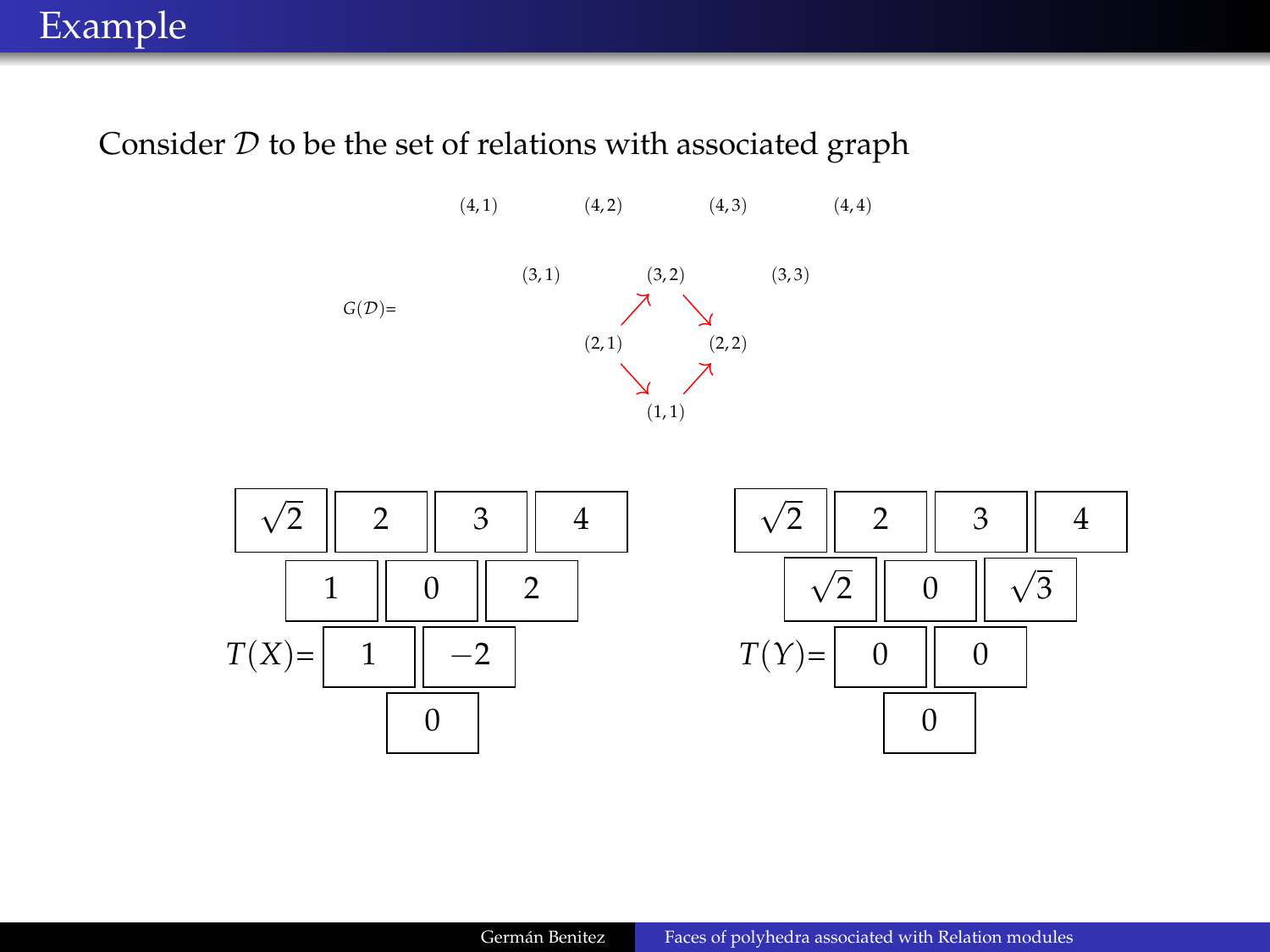$\mathbb{Z}_0^{n(n+1)/2}$  will denote the set of vectors *M* in  $\mathbf{T}(\mathbb{Z}_0^{n(n+1)/2})$  $\binom{n(n+1)}{2}$  such that  $m^{(n)} = 0$ .

Suppose that  $T(L)$  satisfies  $C$ . We will denote by:

- $\mathcal{B}_{\mathcal{C}}(T(L))$  the set of all Gelfand-Tsetlin tableaux in  $\textbf{T}\left(L + \mathbb{Z}_{0}^{n(n+1)/2}\right)$  $\binom{n(n+1)/2}{0}$ satisfying C.
- $V_c(T(L))$  the vector space with basis  $\mathcal{B}_c(T(L))$ .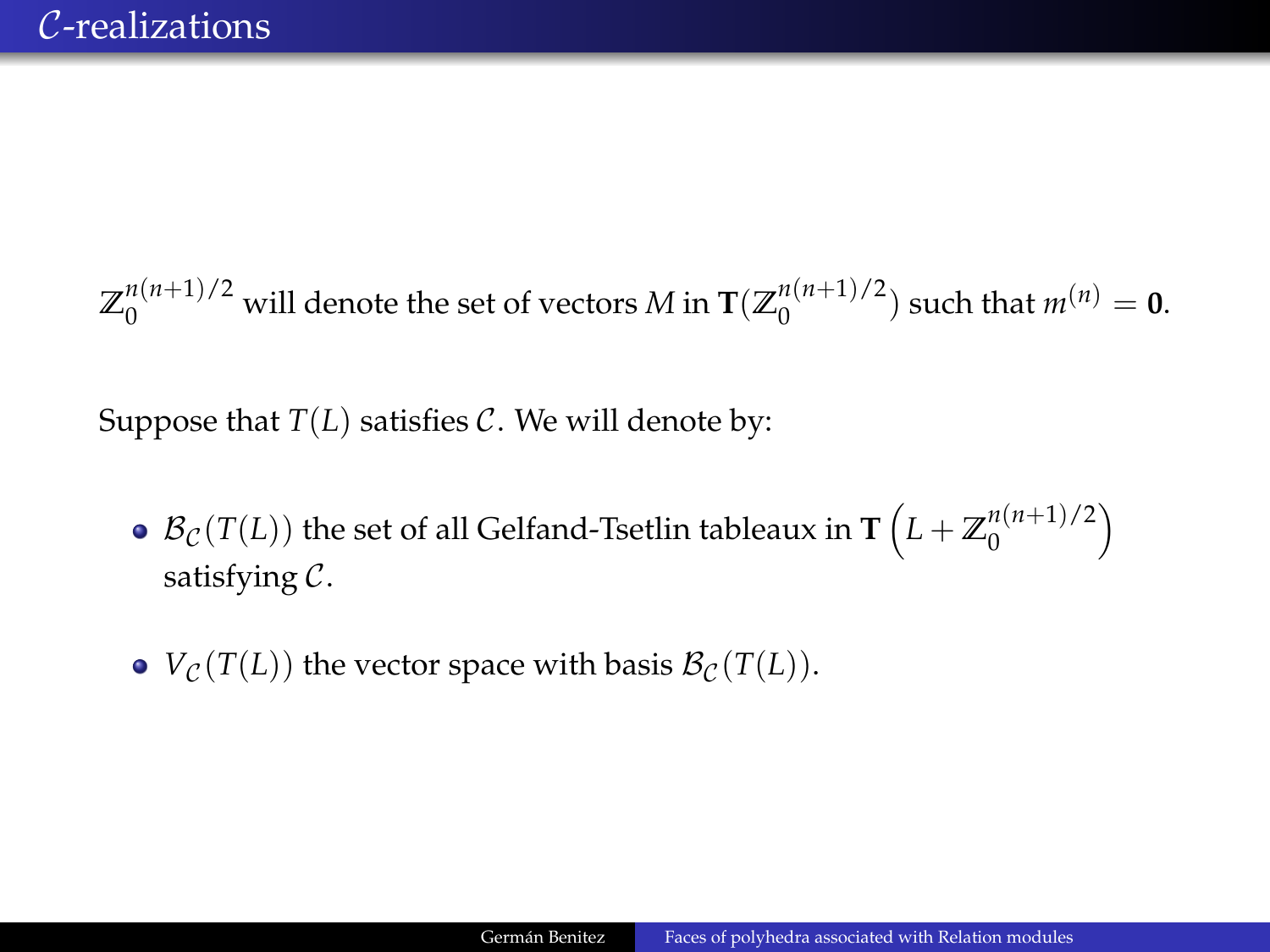## Relation modules

A set of relations C is called *admissible* if for any C-realization  $T(L)$ ,  $V_C(T(L))$ is a  $\mathfrak{gl}_n$ -module, with the following action on any  $T(M) \in \mathcal{B}_{\mathcal{C}}(T(L)),$ 

$$
E_{k,k+1}(T(M)) = -\sum_{i=1}^{k} \left( \prod_{\substack{j=1 \ j \neq i}}^{k+1} (m_{ki} - m_{k+1,j} + j - i) \prod_{\substack{j \neq i}}^{k} (m_{ki} - m_{kj} + j - i) \right) T(M + \delta^{ki}), \quad (1)
$$
  

$$
E_{k+1,k}(T(M)) = \sum_{i=1}^{k} \left( \prod_{\substack{j=1 \ j \neq i}}^{k-1} (m_{ki} - m_{k-1,j} + j - i) \prod_{\substack{j \neq i}}^{k} (m_{ki} - m_{kj} + j - i) \prod_{\substack{j \neq i}}^{k} (M - \delta^{ki}), \quad (2)
$$
  

$$
E_{kk}(T(M)) = \left( \sum_{i=1}^{k} m_{ki} - \sum_{i=1}^{k-1} m_{k-1,i} \right) T(M), \quad (3)
$$

where  $\delta^{ki}$  stands for the vector in  $T_n(\mathbb{Z})$  such that  $(\delta^{ki})_{rs} = \delta_{kr}\delta_{is}$ .

If C is admissible, we will call  $V_c(T(L))$  a *relations module*.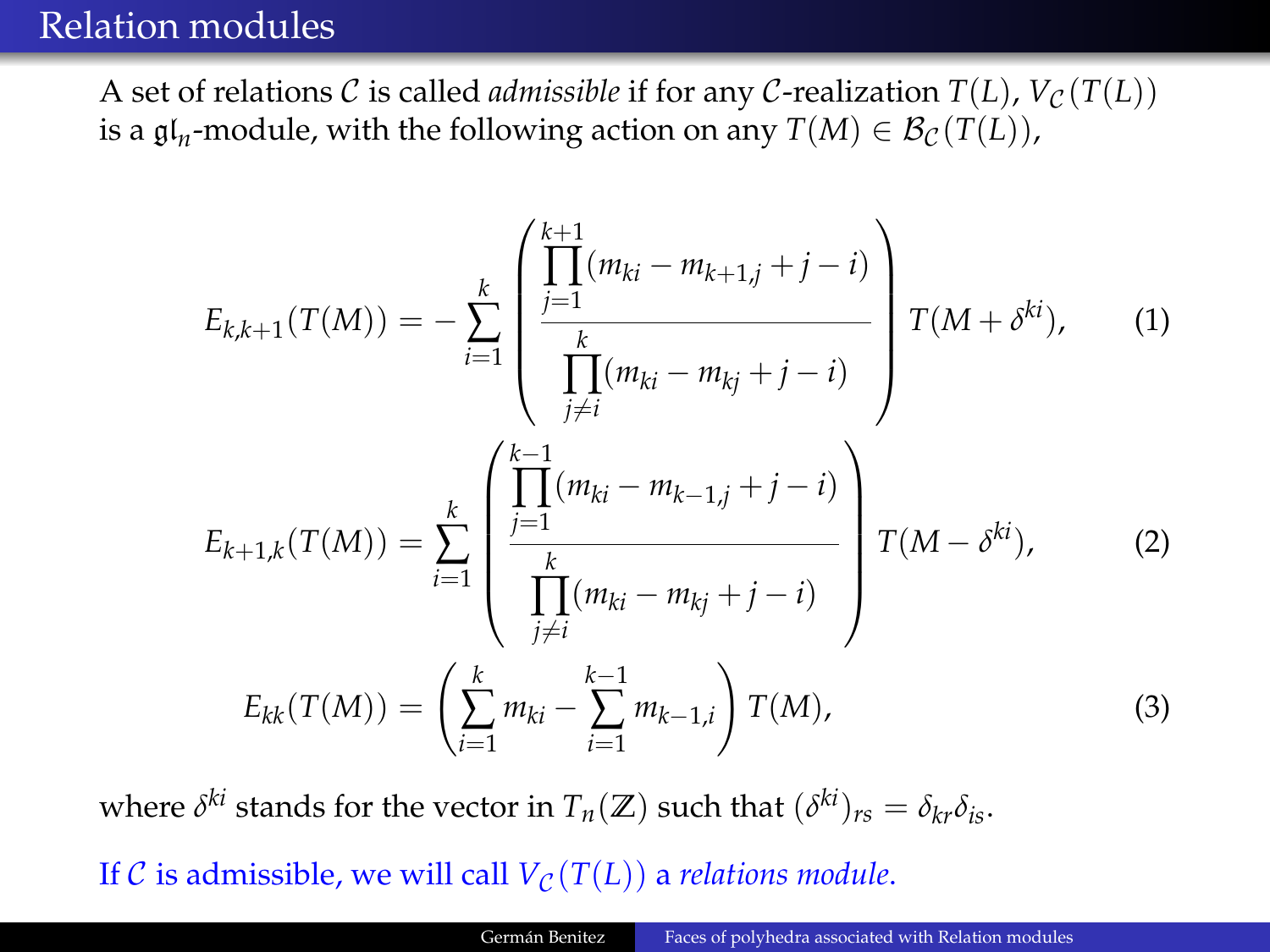#### **Futorny–Ramirez–Zhang**, 2019

Suppose that  $\mathcal C$  is a noncritical set of relations whose associated graph  $G = G(\mathcal{C})$  satisfies the following conditions:

- (i) *G* is reduced;
- (ii) *G* does not contain loops, and  $(k, i) \succeq (k, i)$  implies  $i \leq j$ ;
- (iii) If *G* contains an arrow connecting  $(k, i)$  and  $(k + 1, t)$ , then  $(k + 1, s)$  and  $(k, i)$  with  $i < j, s < t$  are not connected in G.

 $C$  is an admissible set of relations if and only if, for any connected component  $G(\mathcal{E})$  of  $G(\mathcal{C})$  and any adjoining pair  $((k, i); (k, j))$  in  $G(\mathcal{E})$ , there exist  $p, q$  such that  $\mathcal{E}_1 \subseteq \mathcal{E}$  or, there exist  $s < t$  such that  $\mathcal{E}_2 \subseteq \mathcal{E}$ , where the graphs associated to  $\mathcal{E}_1$  and  $\mathcal{E}_2$  are as follows

$$
G(\mathcal{E}_1) = \begin{pmatrix} (k+1,p) & & & & (k+1,s) & (k+1,t) \\ & \nearrow & & & & (k,t) \\ & & \searrow & & & \nearrow & & & \\ & & & (k,j) & & & & & \\ & & & & & & & (k,j) \\ & & & & & & & & (k,j) \\ & & & & & & & & (k,j) \\ & & & & & & & & (k,j) \\ & & & & & & & & (k,j) \\ & & & & & & & & (k,j) \\ & & & & & & & & (k,j) \\ & & & & & & & & (k,j) \\ & & & & & & & & (k,j) \\ & & & & & & & & (k,j) \\ & & & & & & & & (k,j) \\ & & & & & & & & (k,j) \\ & & & & & & & & (k,j) \\ & & & & & & & & (k,j) \\ & & & & & & & & (k,j) \\ & & & & & & & & (k,j) \\ & & & & & & & & (k,j) \\ & & & & & & & & (k,j) \\ & & & & & & & & (k,j) \\ & & & & & & & & (k,j) \\ & & & & & & & & (k,j) \\ & & & & & & & & (k,j) \\ & & & & & & & & (k,j) \\ & & & & & & & & (k,j) \\ & & & & & & & & & (k,j) \\ & & & & & & & & & (k,j) \\ & & & & & & & & & (k,j) \\ & & & & & & & & & (k,j) \\ & & & & & & & & & (k,j) \\ & & & & & & & & & (k,j) \\ & & & & & & & & & (k,j) \\ & & & & & & & & & (k,j) \\ & & & & & & & & & (k,j) \\ & & & & & & & & & (k,j) \\ & & & & & & & & & (k,j) \\ & & & & & & & & & (k,j) \\ & & & & & & & & & (k,j) \\ & & & & & & & & & (k,j) \\ & & & & & & & & & (k,j) \\ & & & & & & & & & (k,j) \\ & & & & & & & & & (k,j) \\ & & & & & & & & & (k,j) \\ & & & & & & & & & (k,j) \\ & & & & & & & & & (k,j) \\ & & & & & & & & & (k,j) \\ & & & & & & & & & & (k,j) \\ & & & & & & & & & & (k,j) \\ & & & & & & & & & & (k,j) \\ & & & & & & & & & & (k,j) \\ & & & & & & & & & & (k,j
$$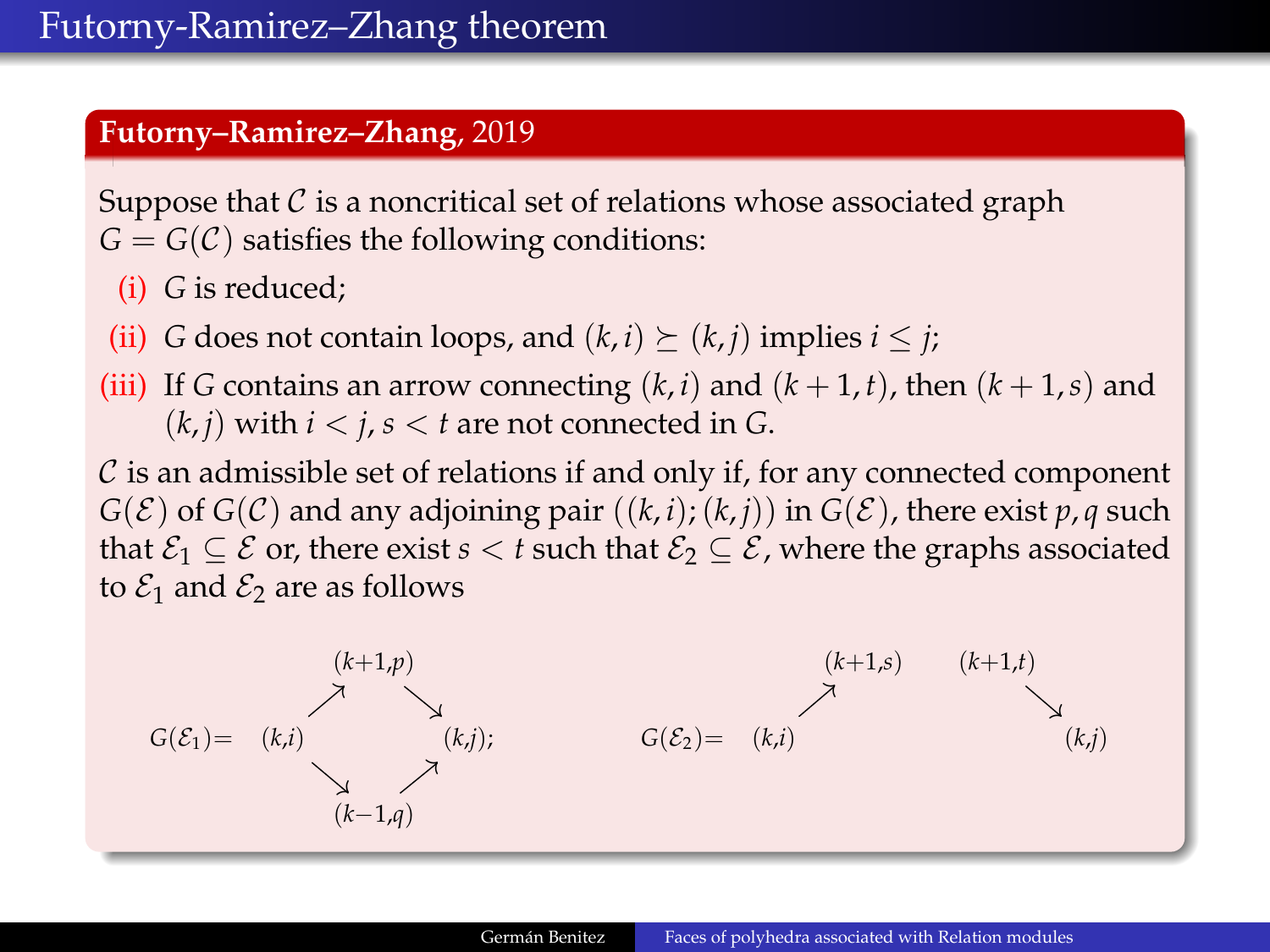#### Remark

*The sets of relations*  $C_k$ *,*  $C_k^+$  *and*  $C_k^-$  *are admissible set of relations for any*  $1 \leq k \leq n$ *.* 

#### Theorem (Gelfand–Tsetlin, 1950)

*If*  $\lambda := (\lambda_1, \ldots, \lambda_n)$  *is an integral dominant*  $\mathfrak{gl}_n$ -weight and  $T(\Lambda)$  *is the Gelfand–Tsetlin tableau of height n with entries*  $\lambda_{ki} := \lambda_i$ *, then*  $V_{\mathcal{C}_1}(T(\Lambda))$  *is isomorphic to the simple finite dimensional module L*(*λ*)*. Moreover,*

- (i)  $\mathcal{B}_{\mathcal{C}_1}(T(\Lambda))$  *is a basis of*  $V_{\mathcal{C}_1}(T(\Lambda))$ *.*
- (ii) *For any*  $\mu = (\mu_1, \dots, \mu_n) \in \mathfrak{h}^*$ , the weight space  $L(\lambda)_{\mu}$  has a basis

$$
\{T(X)\in \mathcal{B}_{\mathcal{C}_1}(T(\Lambda))\mid w_k(X)=\mu_k, \text{ for all }k=1,\ldots,n\}.
$$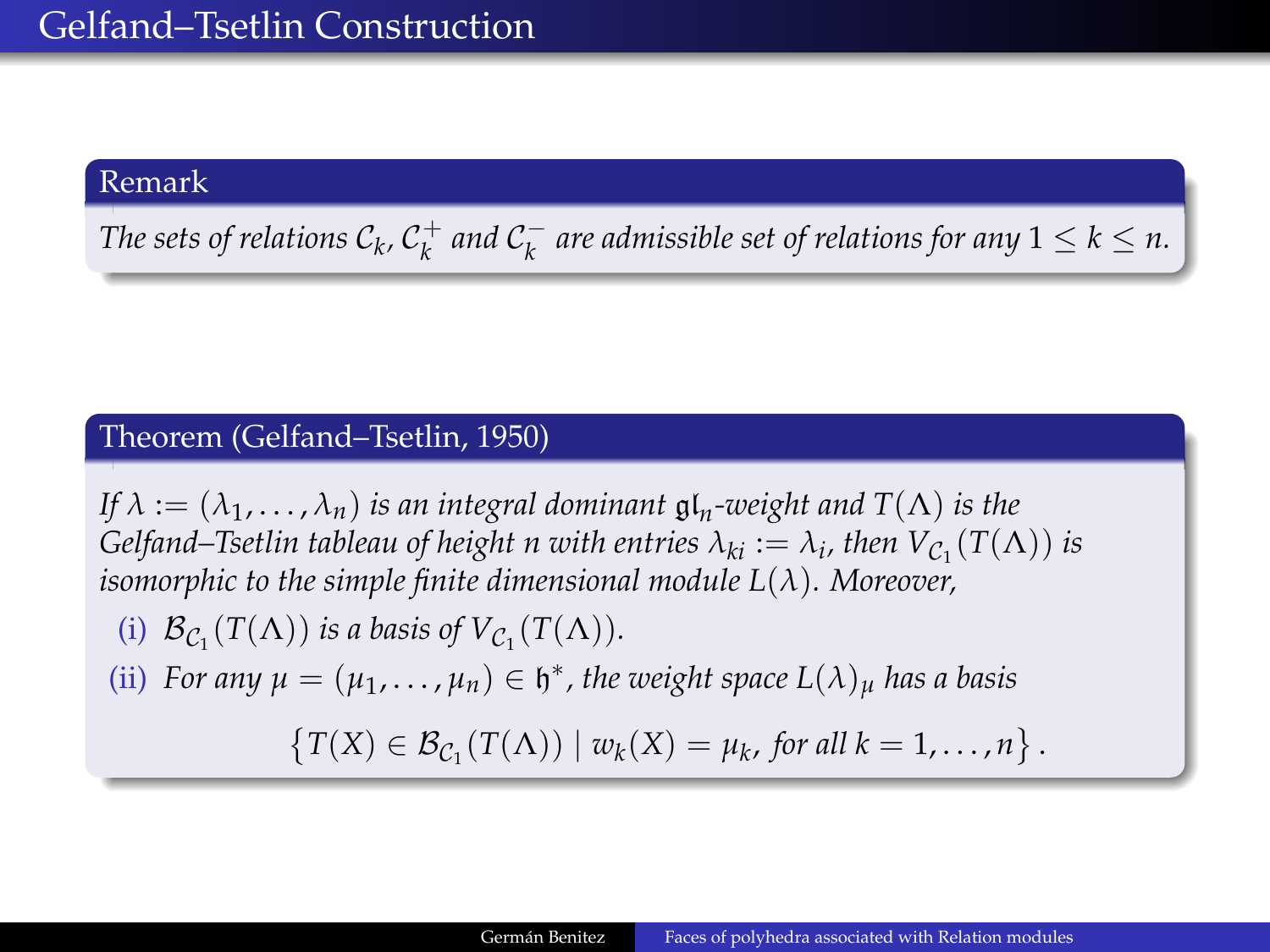## Polyhedra

#### **Definition**

A subset *P* of a **R**-vector space *V* is called a *polyhedron* if it is the intersection of finitely many closed halfspaces. The *dimension* of *P* is given by dim (aff(*P*)). A *polytope* is a bounded polyhedron.

Associated with a set of relations  $\mathcal C$  we will define polyhedra in  $\mathbb R^{n(n+1)/2}$ .

#### **Definition**

Let C be any set of relations,  $X \in \mathbb{R}^{n(n+1)/2}$  is called a C-pattern, if

 $x_{ii} \ge x_{rs}$  for any arrow  $(i, j) \longrightarrow (r, s)$  in  $G(C)$ .

The *kth weight linear map*  $w_k: \mathbb{C}^{n(n+1)/2} \longrightarrow \mathbb{C}$  *is defined by* 

$$
w_k(X) := \begin{cases} \sum_{i=1}^k x_{ki} - \sum_{i=1}^{k-1} x_{k-1,i}, & \text{if } 2 \le k \le n; \\ x_{11}, & \text{if } k = 1. \end{cases}
$$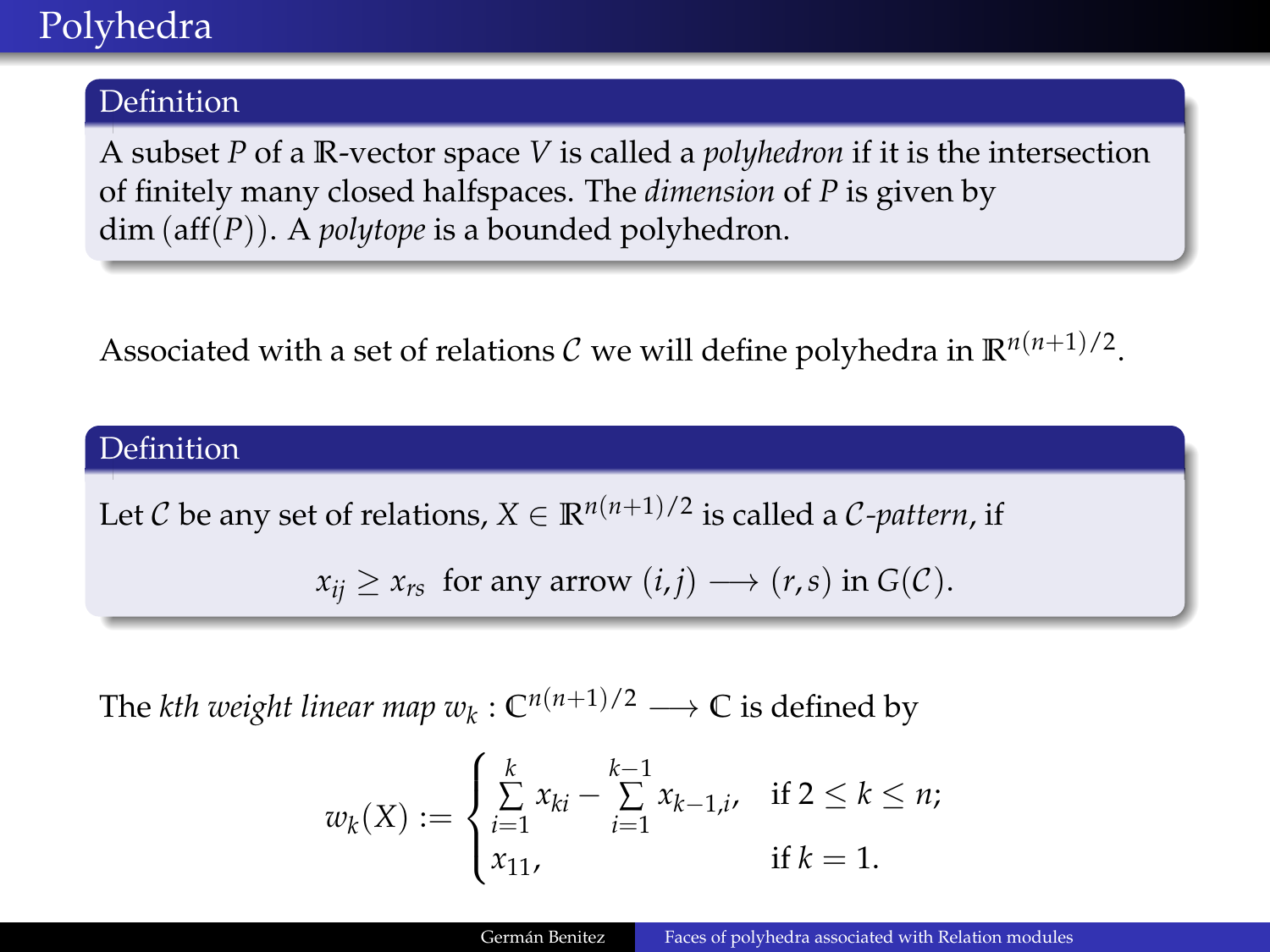#### Definition

Fix  $\lambda$ ,  $\mu \in \mathbb{R}^n$  and C a set of relations. We consider the following polyhedra in  $\mathbb{R}^{n(n+1)/2}$  associated with C

$$
P_{\mathcal{C}} := \left\{ X \in \mathbb{R}^{n(n+1)/2} \mid X \text{ is a } \mathcal{C}\text{-pattern} \right\},
$$
  

$$
P_{\mathcal{C}}(\lambda) := \left\{ X \in P_{\mathcal{C}} \mid x_{nj} = \lambda_j \text{ for all } 1 \le j \le n \right\},
$$
  

$$
P_{\mathcal{C}}(\lambda, \mu) := \left\{ X \in P_{\mathcal{C}}(\lambda) \mid w_i(X) = \mu_i \text{ for all } 1 \le i \le n \right\}.
$$

- $\bullet$  *P*<sup>c</sup> is always unbounded.
- $P_c(\lambda)$  is a polytope if and only if the maximal and minimal points of  $G(\mathcal{C})$  belong to  $\{(n, 1), \ldots, (n, n)\}.$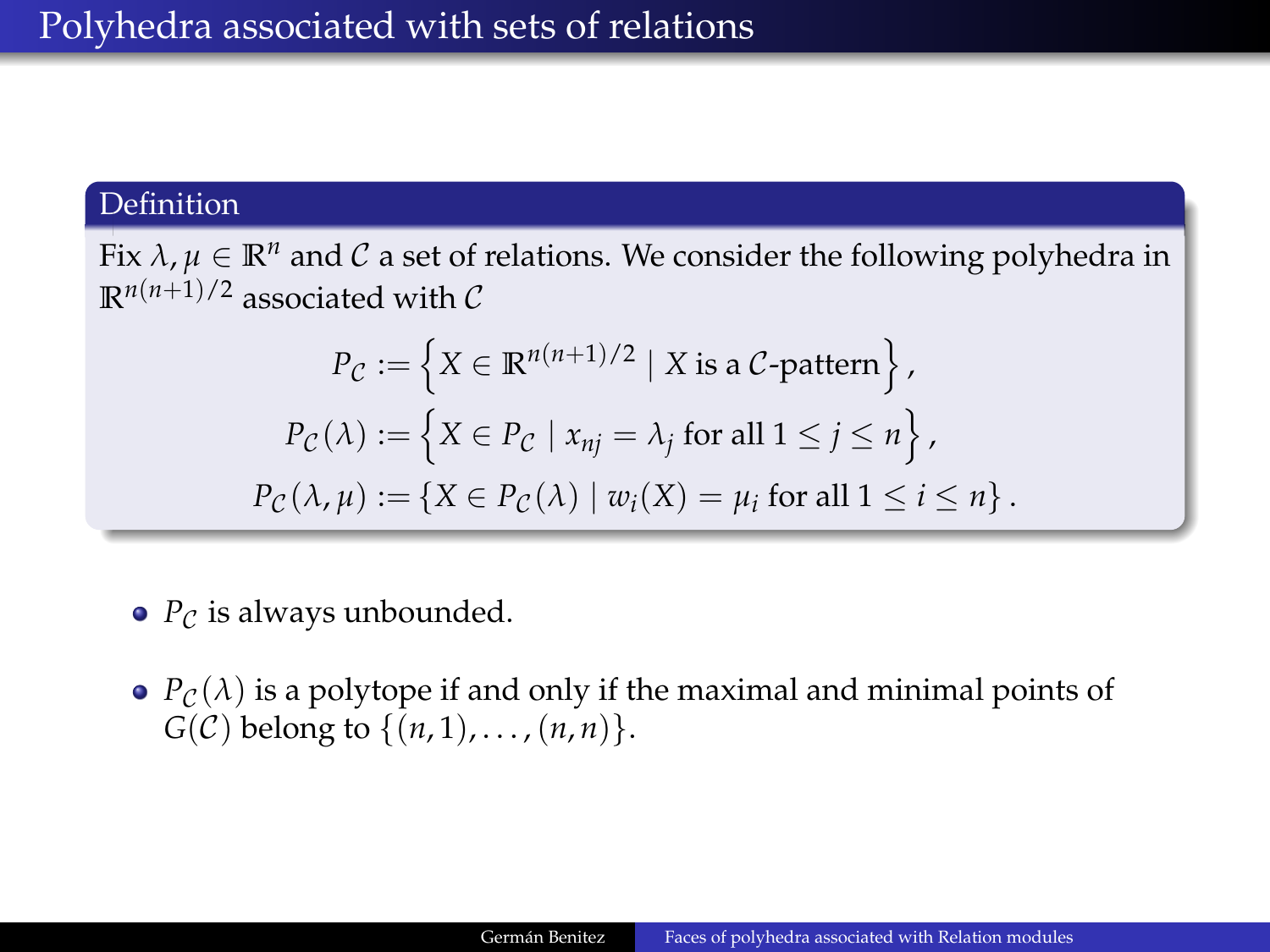Given a Gelfand-Tsetlin tableau  $T(L)$ , elements in  $L + \mathbb{Z}_0^{n(n+1)/2}$  $0^{(n+1)/2}$  are called *L-integral points*.

#### Theorem (B., Ramirez, 2022)

*Let* C *be any admissible set of relations,*  $T(L)$  *a* C-realization, and  $V = V_C(T(L))$ *the corresponding relation*  $\mathfrak{gl}_n$ -module. Set  $\lambda = (l_{n1}, \ldots, l_{nn})$ , and  $\mu = (w_1(L), w_2(L), \ldots, w_n(L)) \in \mathfrak{h}^*.$ 

- (i) *The polyhedra P<sub>C</sub> and P<sub>C</sub>(* $\lambda$ *) have the same number of L-integral points, and this number is equal to*  $dim(V)$ *.*
- (ii) *The number of L-integral points in*  $P_C(\lambda, \mu)$  *is equal to*  $\dim(V_{\mu})$ *.*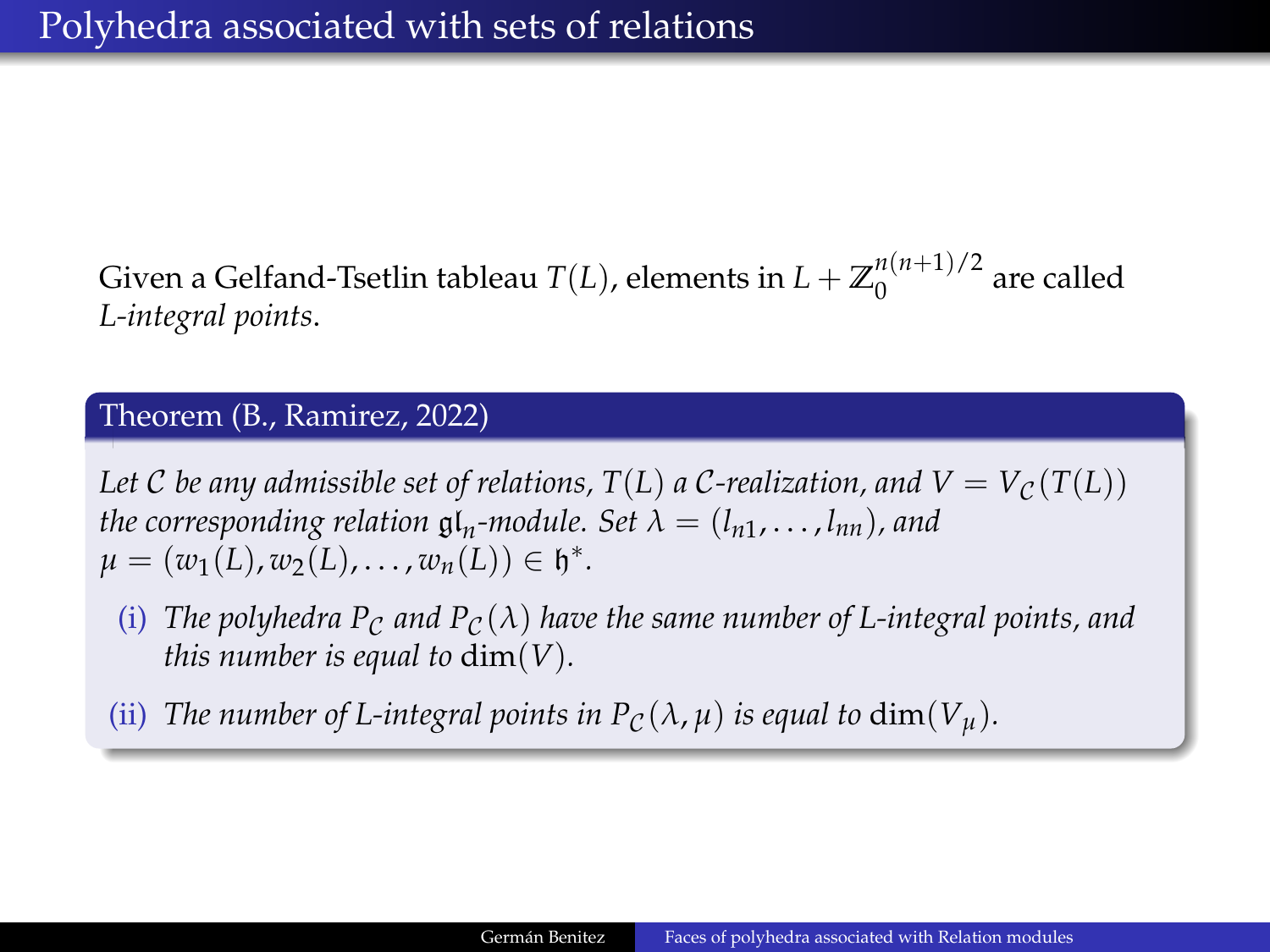## Polyhedra associated with sets of relations

### Corollary

Let  $T(L)$  be a  $C_1$ -realization,  $\lambda = (l_{n1}, \ldots, l_{nn})$ , and  $\mu$  a weight of  $V_{C_1}(T(L))$ .

 $V_{\mathcal{C}_1}(T(L))$  is isomorphic to the  $\boldsymbol{simple}$  finite-dimensional module  $L(\lambda)$ .

- *The number of L-integral points in*  $P_{\mathcal{C}_1}$  *and*  $P_{\mathcal{C}_1}(\lambda)$  *is finite and equal to*  $dim(L(\lambda)).$
- The number of L-integral points in  $P_{\mathcal{C}_1}(\lambda,\mu)$  is finite and equal to  $\dim(L(\lambda)_\mu).$

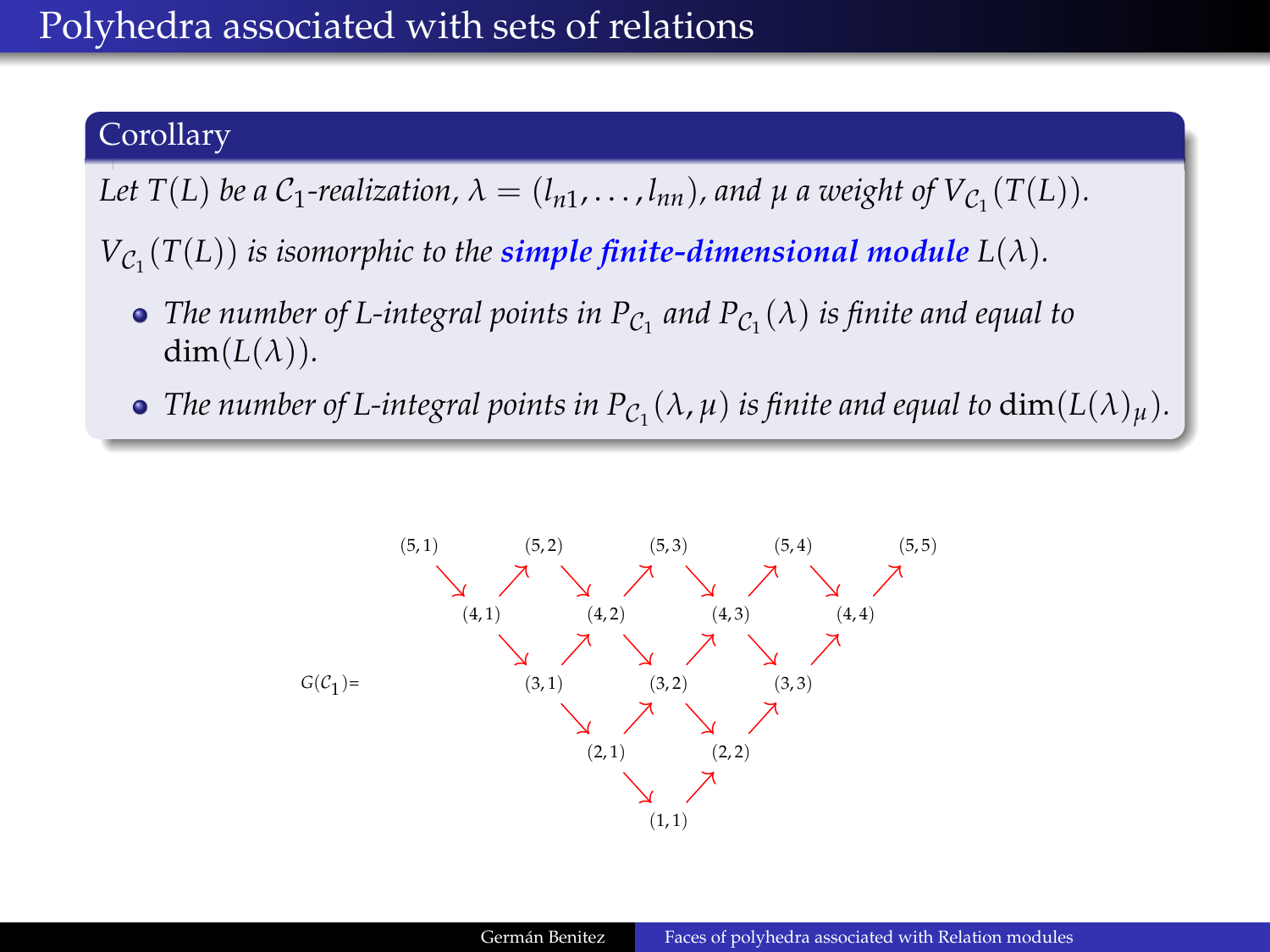#### Corollary

Let  $T(L)$  be a  $C_1^+$ -realization,  $\lambda = (l_{n1}, \ldots, l_{nn})$ , and  $\mu$  a weight of  $V_{C_1^+}(T(L))$ .

The module  $V_{\mathcal{C}^+_1}(T(L))$  is isomorphic to the  $g$ eneric Verma module  $M(\lambda)$  and

- $P_{\mathcal{C}_1^+}$  and  $P_{\mathcal{C}_1^+}(\lambda)$  contains infinitely many L-integral points.
- *The number of L-integral points in*  $P_{\mathcal{C}_1^+}(\lambda, \mu)$  *<i>is*  $\dim M(\lambda)_\mu < \infty$ *.*

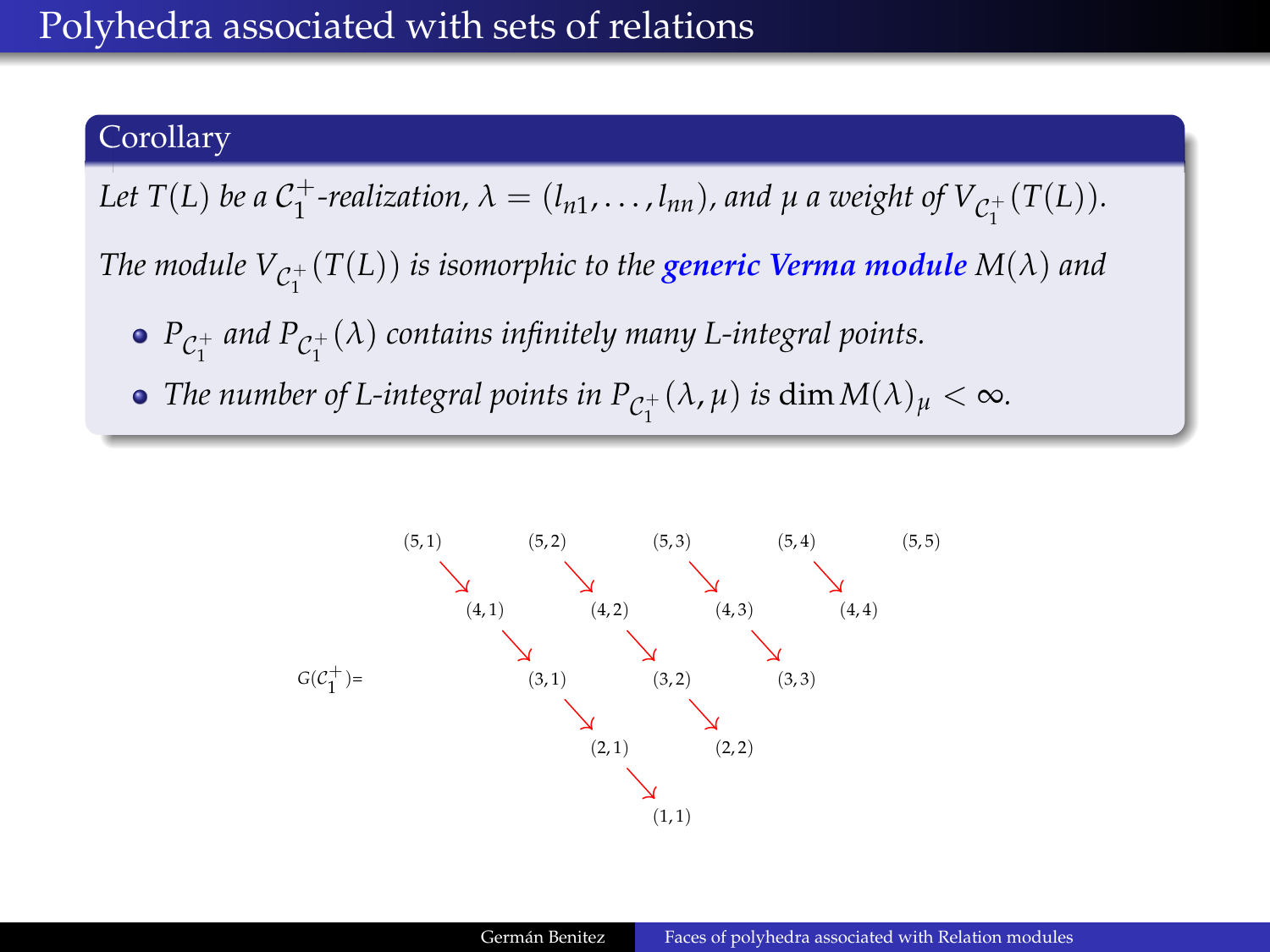## Polyhedra associated with sets of relations

#### Corollary

Let  $T(L)$  be a  $C_2$ -realization,  $\lambda = (l_{n1}, \ldots, l_{nn})$ , and  $\mu$  a weight of  $V_{C_2}(T(L))$ .

*If*  $\tilde{\lambda}$  := ( $l_{n2}, \ldots, l_{nn}$ ) *is a dominant*  $\mathfrak{gl}_{n-1}$ -weight, then  $V_{\mathcal{C}_2}(T(L))$  *is isomorphic to the cuspidal module*  $L(\tilde{\lambda})$ *, which is an infinite-dimensional module with finite weight spaces of dimension*  $\dim(L(\tilde{\lambda}))$ 

- $P_{\mathcal{C}_2}$  and  $P_{\mathcal{C}_2}(\lambda)$  contains infinitely many L-integral points.
- *If*  $\mu$  *is a weight of*  $V_{\mathcal{C}_2}(T(L))$ *, the number of L-integral points in*  $P_{\mathcal{C}_2}(\lambda,\mu)$  *is equal to* dim $(L(\tilde{\lambda}))$ .

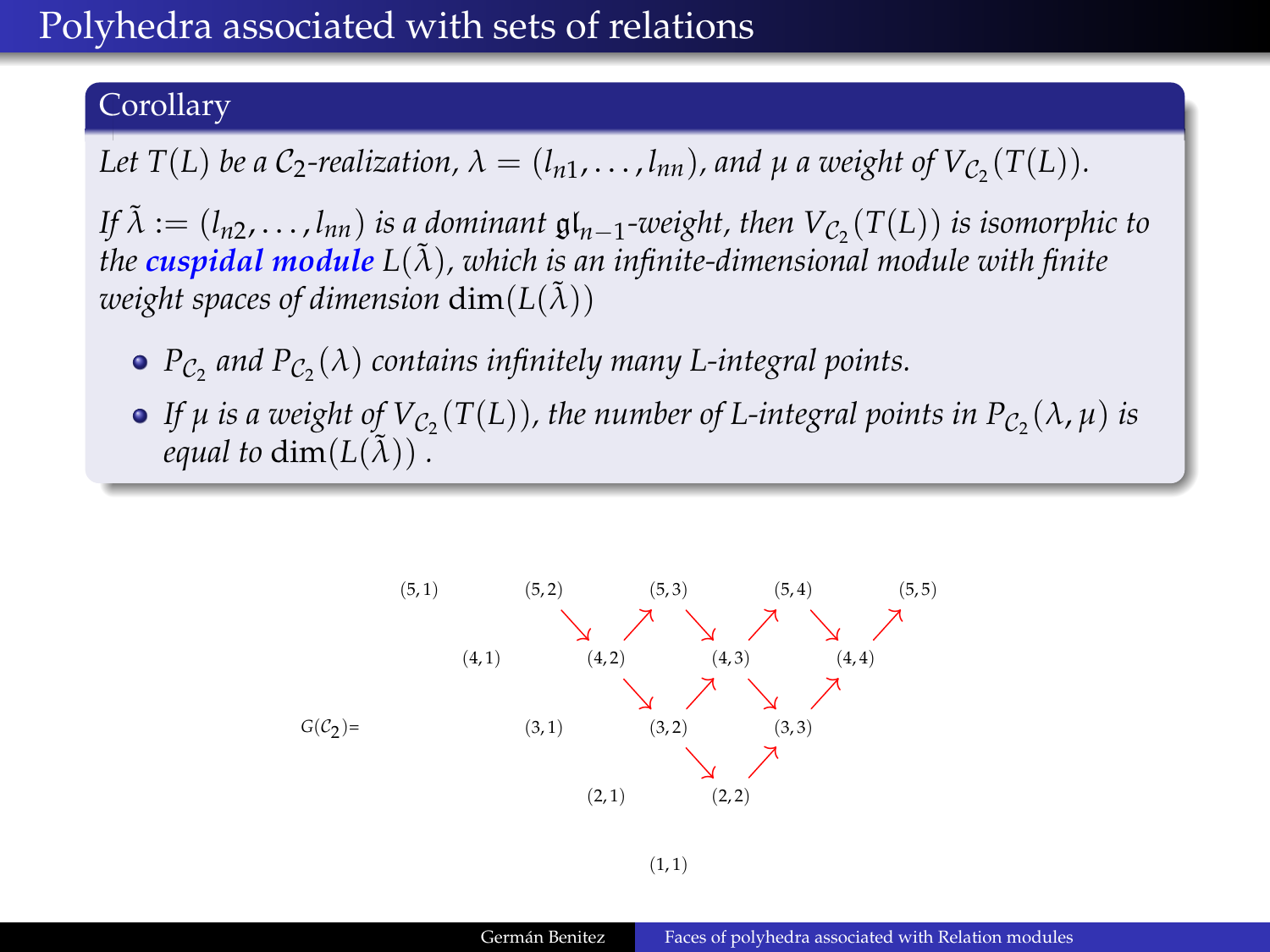A hyperplane *H* is called a *support hyperplane* of the polyhedron *P*, if *H* ∩ *P*  $\neq$  ⊘, and *P* is contained in one of the two closed halfspaces bounded by *H*, and such intersection  $F = H \cap P$  is a *face* of *P*.

Faces of dimension 0 are called *vertices*, and an *edge* is a face of dimension 1. In general, a face *F* of dimension *k* is called a *k-face*.

For any point *x* in a polyhedron *P*, there exists a unique face *F* such that  $x \in \text{int}(F)$ . This face is the unique minimal element in the set of faces of *P* containing *x* and will be called *minimal face* for *x*.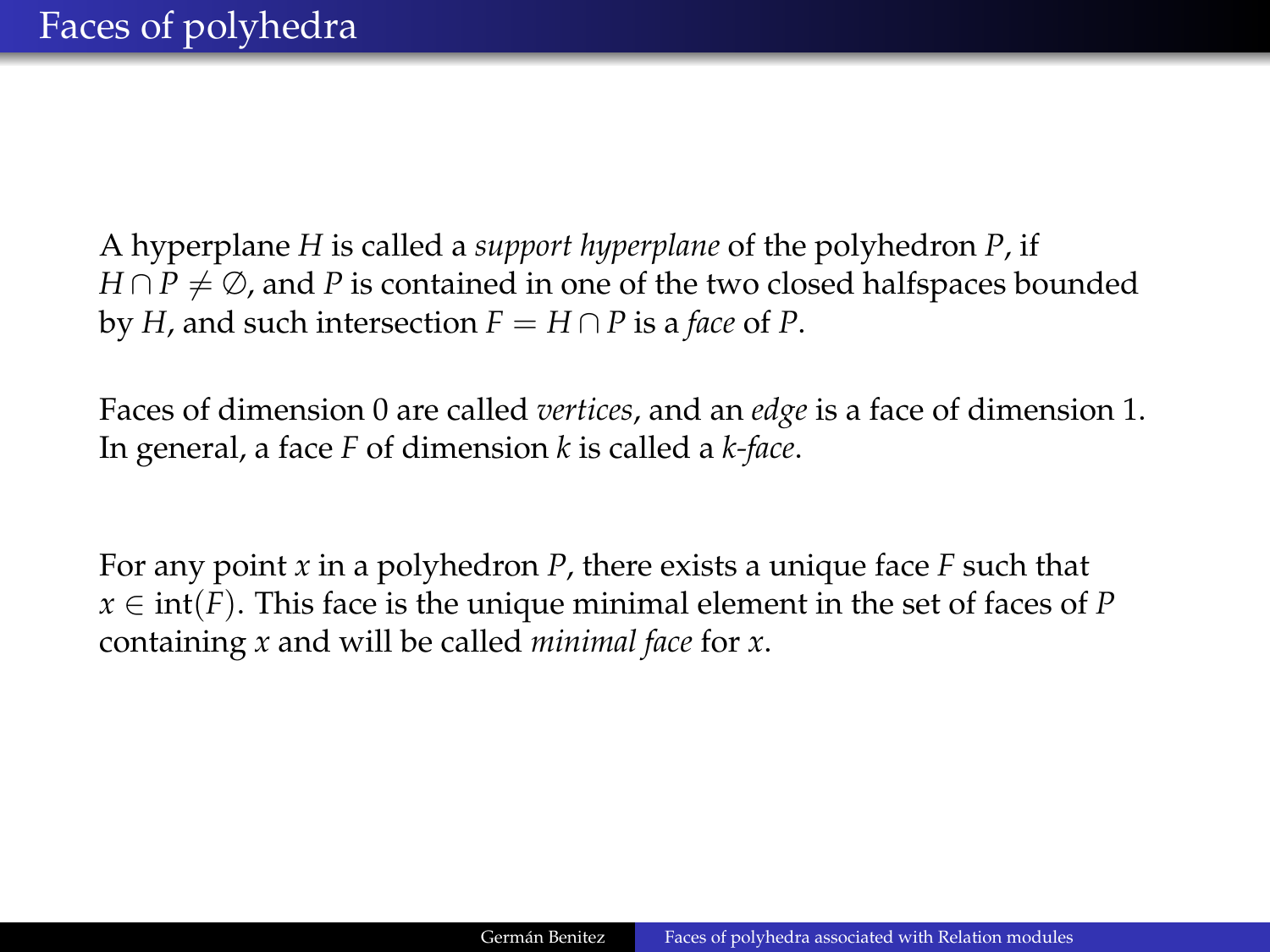Let C be a set of relations, and  $X \in \mathbb{R}^{n(n+1)/2}$  be a C-pattern.

#### Definition

Set ∼⊆ V × V given by (*i*, *j*) ∼ (*r*,*s*) if and only if there exists a path in *G*(C) connecting (*i*, *j*) and (*r*,*s*) with the entries of *X* associated with the vertices in the walk being equal.

The partition of  $\mathfrak V$  induced by the relation will be called tiling, and is denoted by  $\mathcal{M}_{\mathcal{C}}(X)$ . The equivalence classes will be called tiles.

A tile M is called *top-free* if  $M \cap \{(n, 1), (n, 2), \ldots, (n, n)\} = \emptyset$ .

A tile M is called *top/bottom-free* if  $M \cap \{(1,1), (n, 1), (n, 2), \ldots, (n, n)\} = \emptyset$ .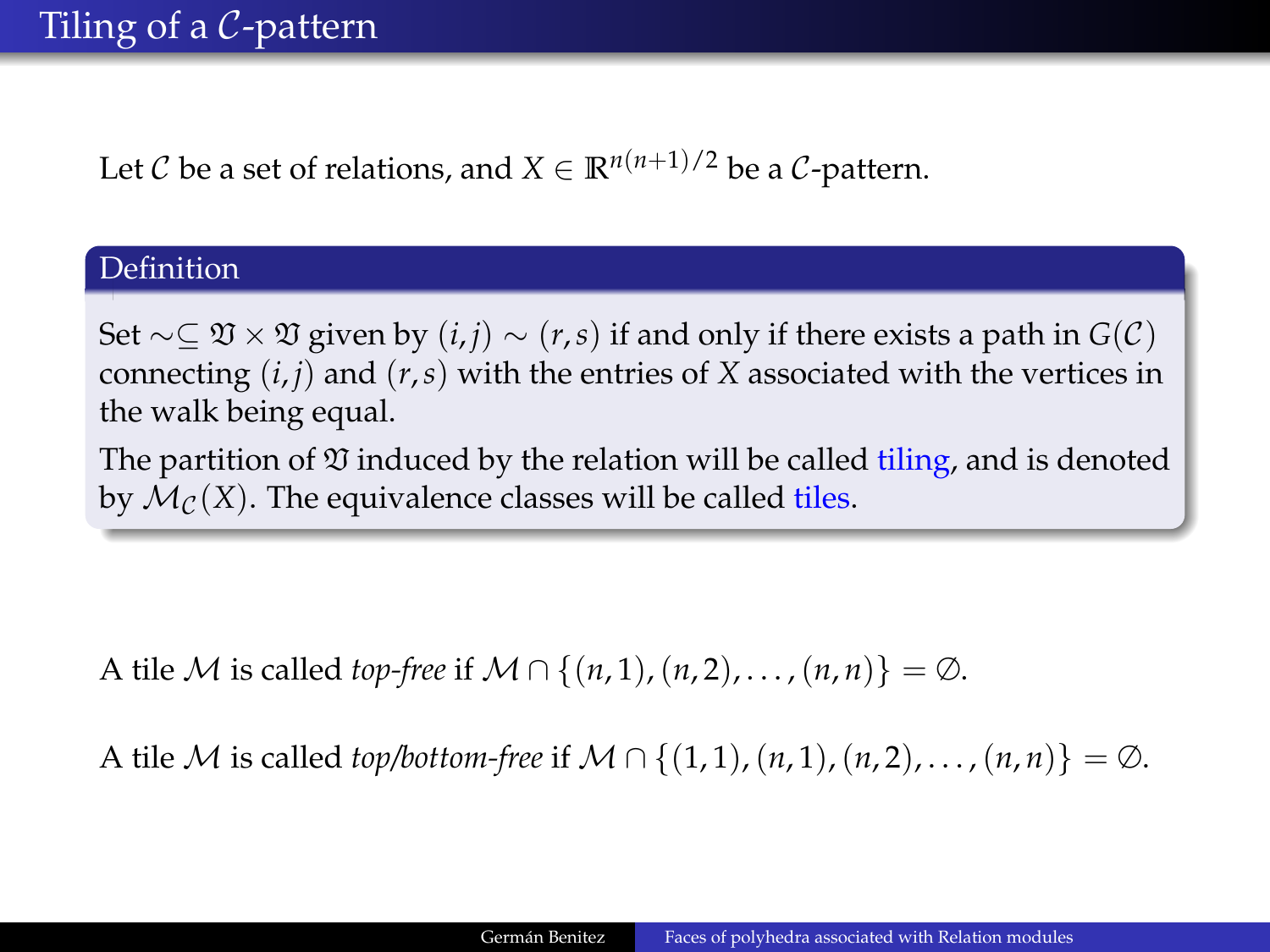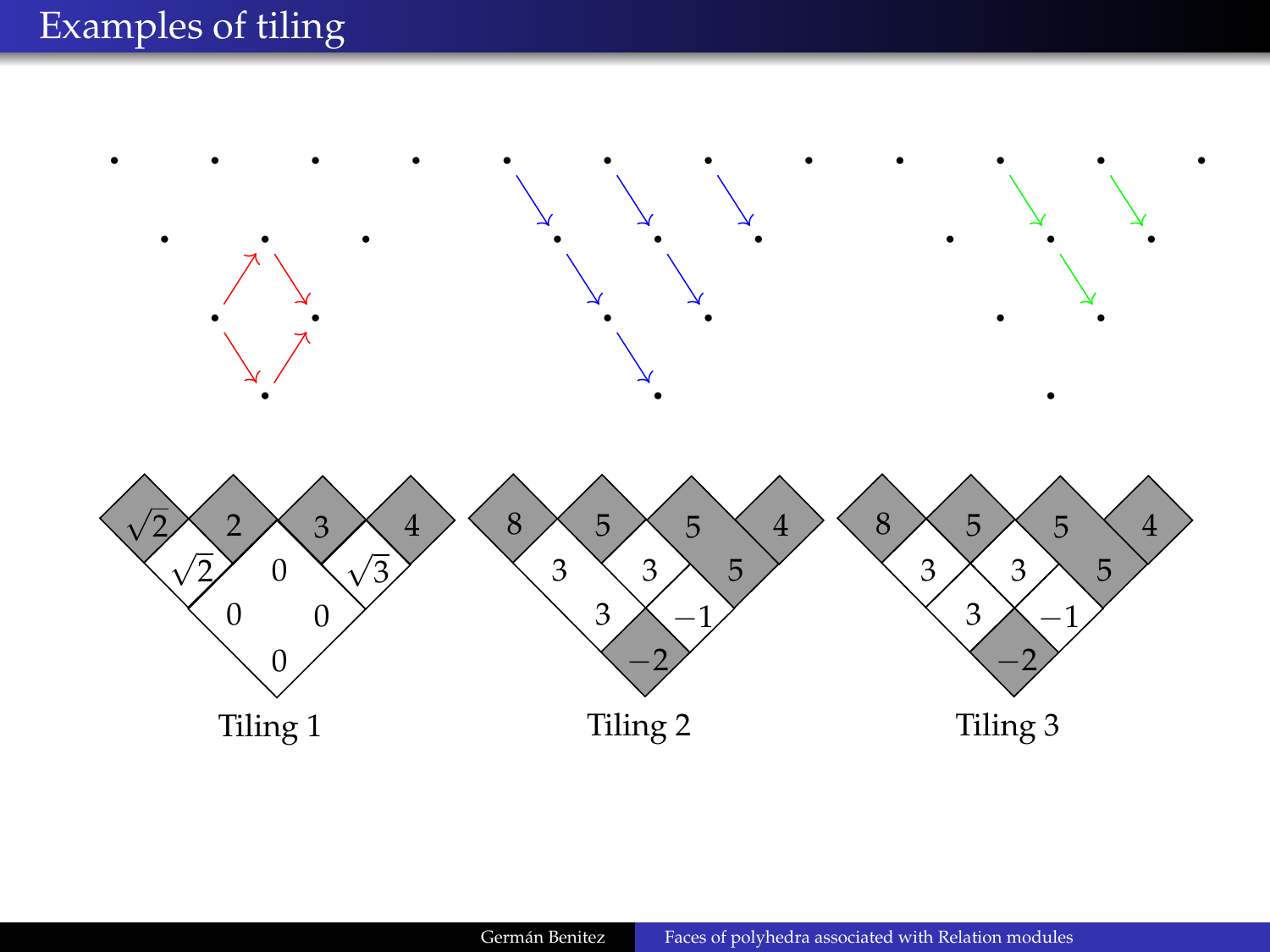#### **Definition**

Given a *C*-pattern *X*, with tiling  $\mathcal{M}_{\mathcal{C}}(X)$  and set of top-free tales  $\mathcal{M}_1, \mathcal{M}_2, \ldots, \mathcal{M}_s$ , we define a *tiling matrix* to be the matrix

$$
A_{\mathcal{M}_{\mathcal{C}}(X)} := (a_{ik}) \in \mathbb{M}_{n-1 \times s}(\mathbb{Z}_{\geq 0}) \text{ where } a_{ik} = |\{j \mid (i,j) \in \mathcal{M}_k\}|.
$$

For C-patterns without top-free tiles we consider  $A_M$  to be the identity matrix of order  $n - 1$ .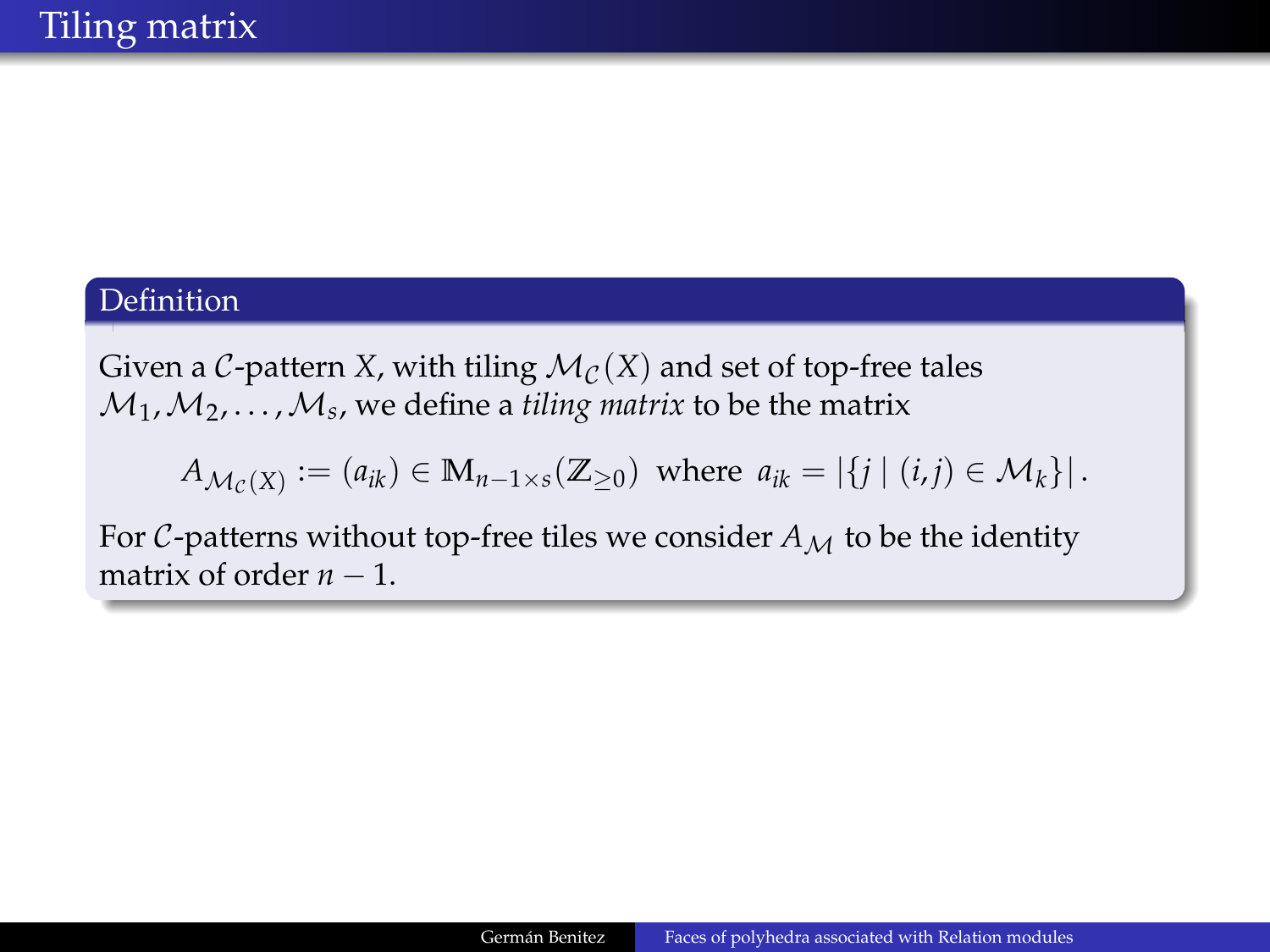#### Remark

The matrix  $A_{\mathcal{M}_{\mathcal{C}}(X)}$  depends of the chosen order of the top-free tales, but the *dimension of the kernel of A<sub>M</sub> does not depend.* 

We will enumerate the tales from left to right and from bottom to top.

Let us consider the tilings  $\mathcal{T}_1$ ,  $\mathcal{T}_2$  and  $\mathcal{T}_3$  from latter Example. The corresponding tiling matrizes are:

$$
A_{\mathcal{T}_1} = \left( \begin{array}{ccc} 1 & 0 & 0 \\ 2 & 0 & 0 \\ 1 & 1 & 1 \end{array} \right), \quad A_{\mathcal{T}_2} = \left( \begin{array}{ccc} 1 & 0 & 0 & 0 \\ 0 & 1 & 1 & 0 \\ 0 & 1 & 0 & 1 \end{array} \right), A_{\mathcal{T}_3} = \left( \begin{array}{ccc} 1 & 0 & 0 & 0 & 0 \\ 0 & 1 & 1 & 0 & 0 \\ 0 & 0 & 0 & 1 & 1 \end{array} \right).
$$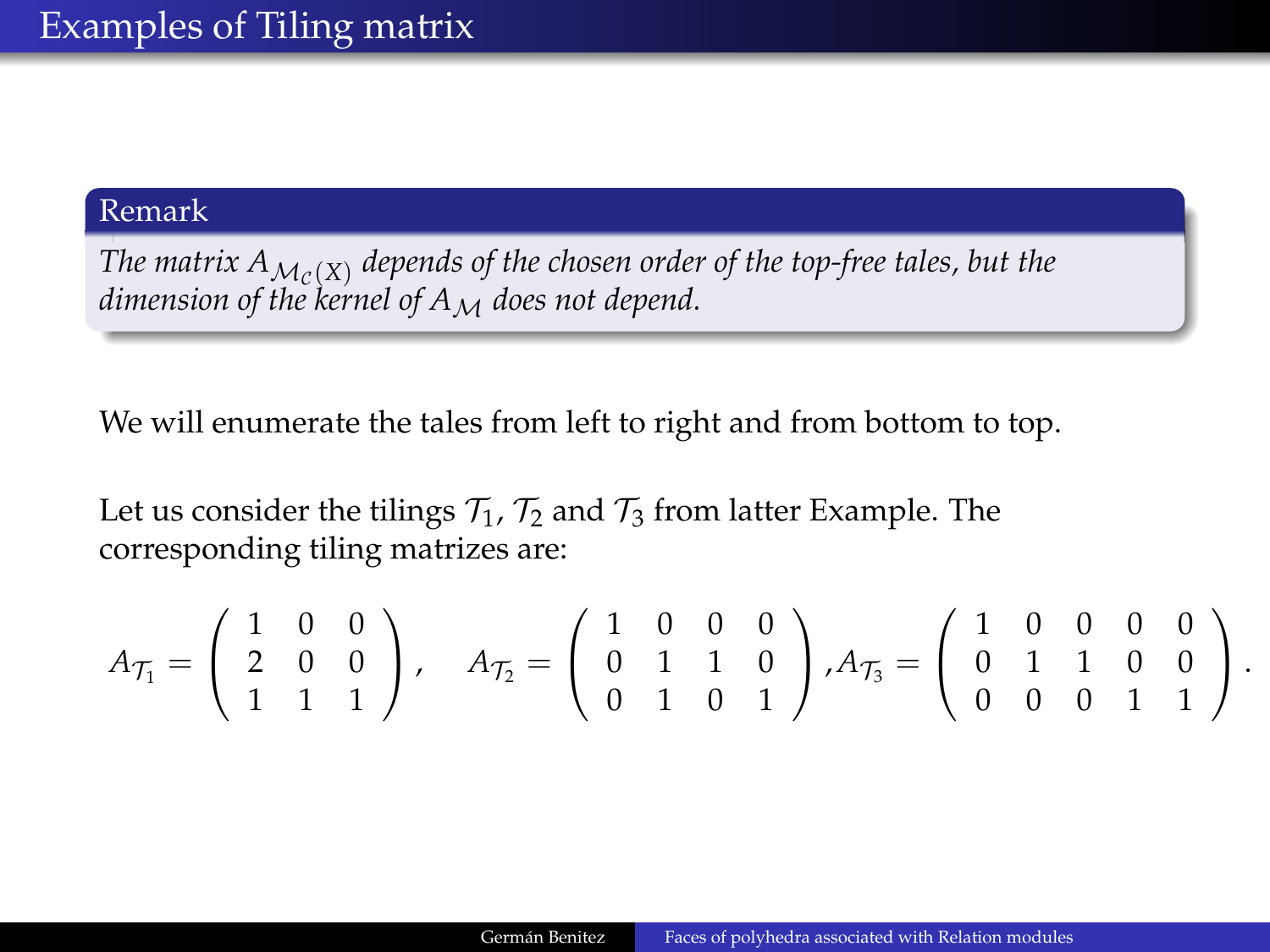#### Proposition [B., Ramirez, 2022]

Let C be a set of relations, *X* a C-pattern,  $\lambda = (x_{n1}, \ldots, x_{nn})$ , and  $\mu = (\omega_1(X), \omega_2(X), \ldots, \omega_n(X)).$ 

- (i) If  $\mathcal{M}_{\mathcal{C}}(X)$  does not have top-free tiles, then *X* is a vertex of  $P_{\mathcal{C}}(\lambda)$ .
- (ii) If  $\mathcal{M}_{\mathcal{C}}(X)$  does not have top/bottom-free tiles, then *X* is a vertex of  $P_{\mathcal{C}}(\lambda, \mu).$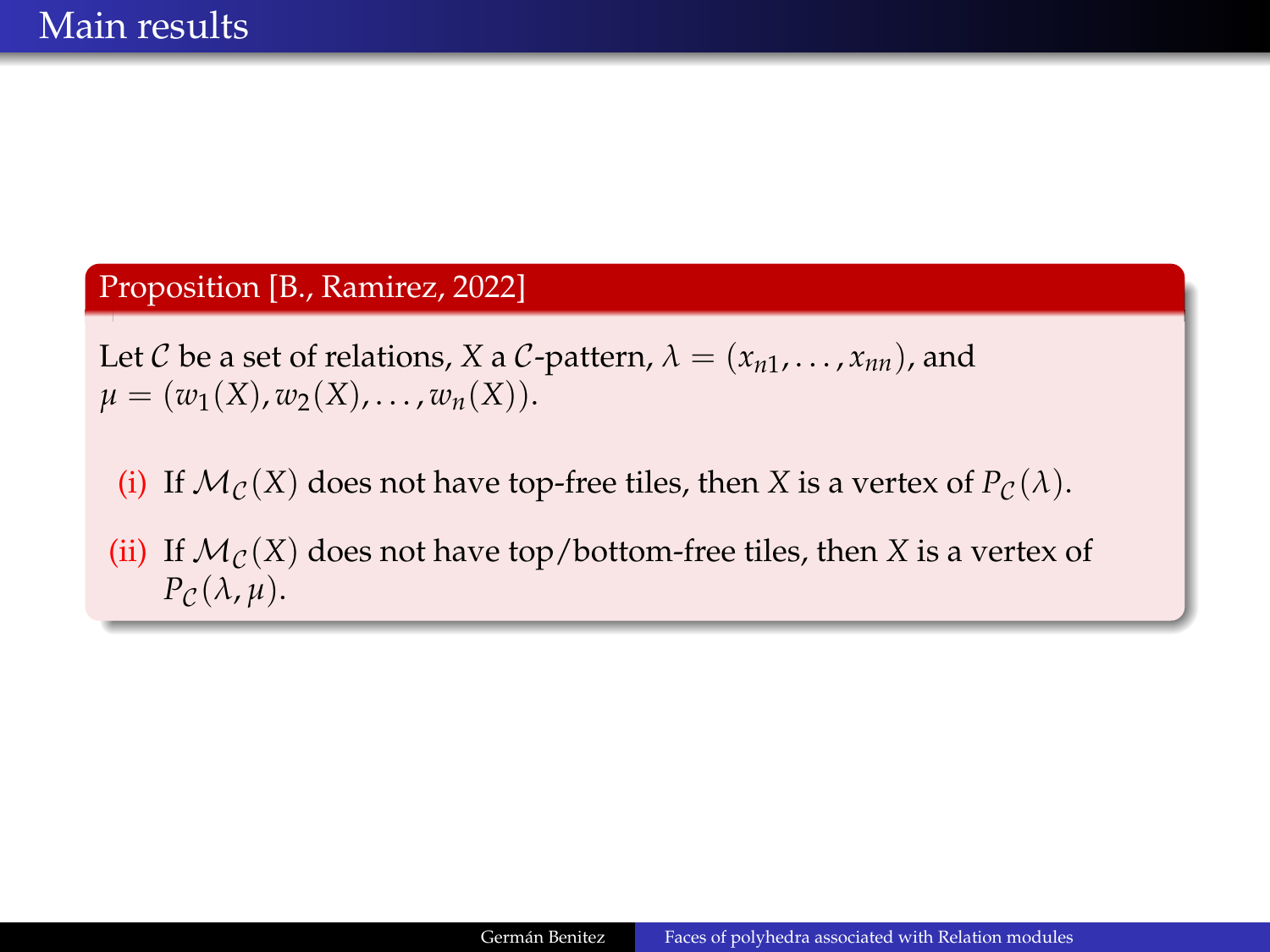#### Theorem [B., Ramirez, 2022]

Let C be a set of relations, *X* a C-pattern, and  $\mathcal{M}_{\mathcal{C}}(X)$  its associated tiling. Set  $\lambda = (x_{n1}, \dots, x_{nn})$ , and  $\mu = (w_1(X), w_2(X), \dots, w_n(X))$ . Then,

- (i) The dimension of the minimal face of  $P_C$  containing *X* is equal to the number of tales in  $\mathcal{M}_{\mathcal{C}}(X)$ .
- (ii) The dimension of the minimal face of  $P_{\mathcal{C}}(\lambda)$  containing X is equal to the number of top-free tales in  $\mathcal{M}_{\mathcal{C}}(X)$ .
- (iii) The dimension of the minimal face of  $P_C(\lambda, \mu)$  containing *X* is equal to the dimension of the kernel of  $A_{\mathcal{M}_{\mathcal{C}}(X)}$ .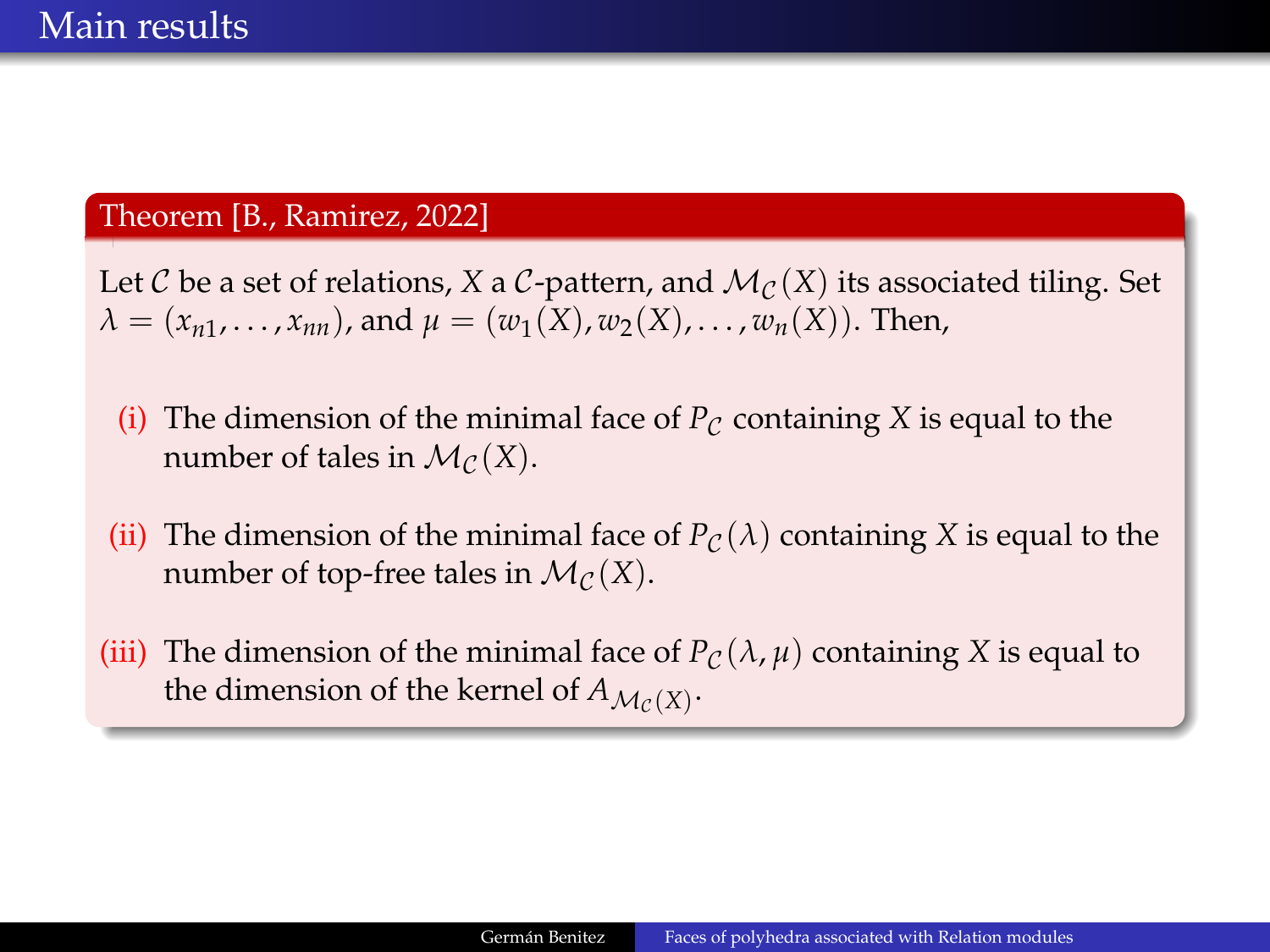Therefore, the dimension of minimal faces containing the tableaux from previous Examples are given by

|          |                       |                                      | $P_{\mathcal{C}}(\lambda)$ | $P_{\mathcal{C}}(\lambda,\mu)$ |
|----------|-----------------------|--------------------------------------|----------------------------|--------------------------------|
| Tiling 1 | $(\sqrt{2}, 2, 3, 4)$ | $(0,0,\sqrt{2}+\sqrt{3},9-\sqrt{3})$ |                            |                                |
| Tiling 2 | (8, 5, 5, 4)          | $(-2, 4, 9, 11)$                     |                            |                                |
| Tiling 3 | (8, 5, 5, 4)          | $(-2, 4, 9, 11)$                     |                            |                                |

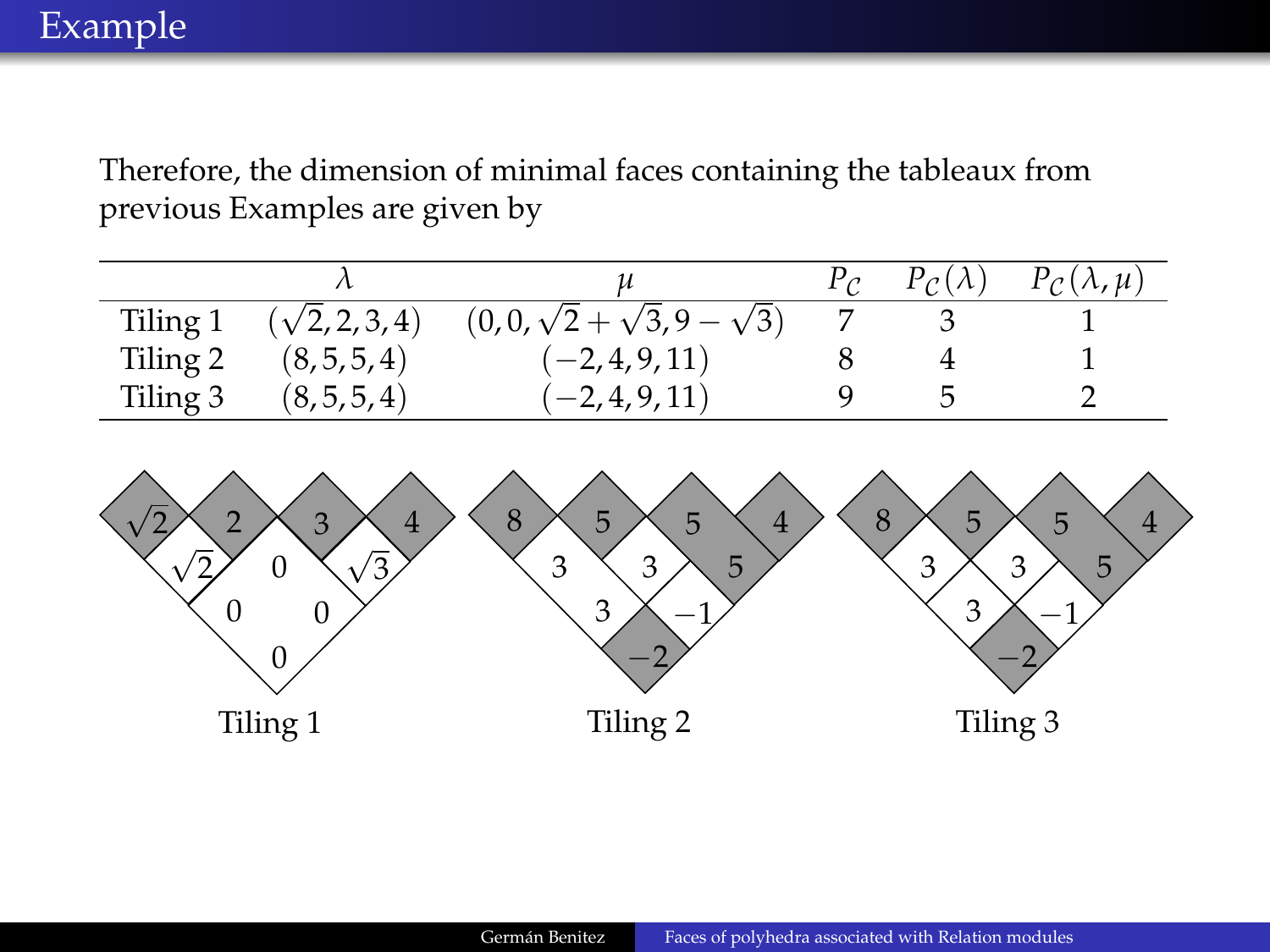### **References**

- 
- G. Benitez and L. E. Ramirez, Faces of polyhedra associated with relation modules, arXiv:2107.06315.
- V. Futorny, L. E. Ramirez and J. Zhang, Combinatorial construction of Gelfand-Tsetlin modules for gl*<sup>n</sup>* , Adv. Math. **343** (2019), 681–711. MR3884684
- I. M. Gel'fand and M. L. Cetlin, Finite-dimensional representations of the group of unimodular matrices, Doklady Akad. Nauk SSSR (N.S.) **71** (1950), 825–828. MR0035774
- I. M. Gel'fand and A. V. Zelevinskiĭ, Multiplicities and regular bases for  $\mathfrak{gl}_n$ , in *Group-theoretic methods in physics, Vol.* 2 (Russian) (Jūrmala, 1985), 22–31, "Nauka", Moscow. MR0946885
- J. A. De Loera and T. B. McAllister, Vertices of Gelfand-Tsetlin polytopes, Discrete Comput. Geom. **32** (2004), no. 4, 459–470. MR209674